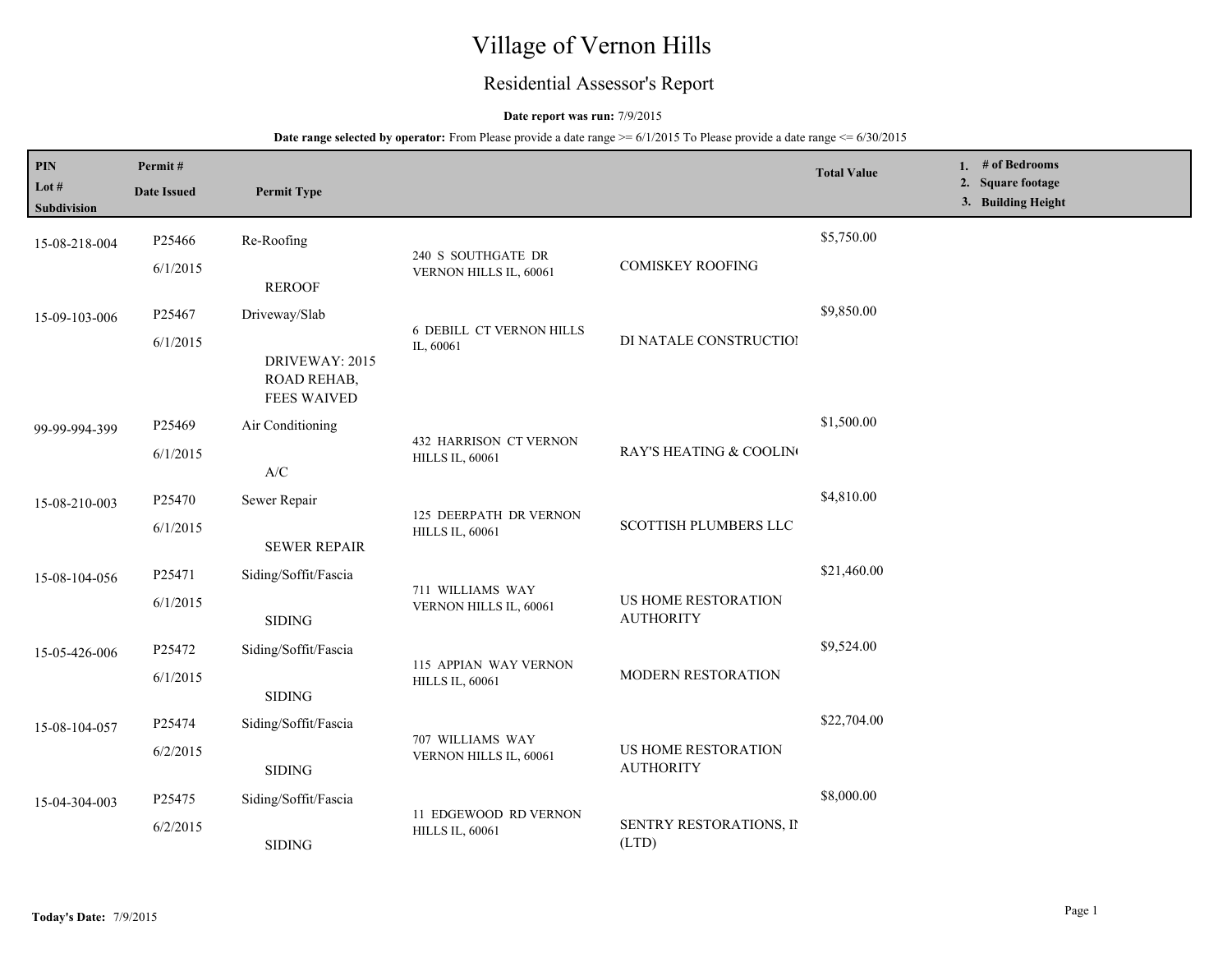| PIN<br>Lot $#$<br>Subdivision                        | Permit#<br><b>Date Issued</b>  | <b>Permit Type</b>                                                                  |                                                  |                                                       | <b>Total Value</b> | 1. # of Bedrooms<br>2. Square footage<br>3. Building Height |
|------------------------------------------------------|--------------------------------|-------------------------------------------------------------------------------------|--------------------------------------------------|-------------------------------------------------------|--------------------|-------------------------------------------------------------|
| 15-09-103-007                                        | P <sub>25476</sub><br>6/2/2015 | Driveway/Slab<br>DRIVEWAY: 2015<br>ROAD REHAB,<br><b>FEES WAIVED</b>                | 8 DEBILL CT VERNON HILLS<br>IL, 60061            | DI NATALE CONSTRUCTIOI                                | \$6,000.00         |                                                             |
| 11-32-301-011                                        | P25477<br>6/3/2015             | Fence<br>${\tt FENCE}$                                                              | 300 MEREDITH PL VERNON<br><b>HILLS IL, 60061</b> | <b>CUSTOM BUILT</b>                                   | \$4,200.00         | 3.4.00                                                      |
| 15-05-406-003                                        | P25478<br>6/3/2015             | Air Conditioning<br>$\ensuremath{\text{A}}\xspace/\ensuremath{\text{C}}\xspace$     | 235 ALEXANDRIA DR<br>VERNON HILLS IL, 60061      | <b>SCOTT BOOHER</b>                                   | \$3,500.00         |                                                             |
| 15-04-306-022                                        | P25481<br>6/3/2015             | Re-Roofing<br><b>REROOF</b>                                                         | 3 ALTOONA CT VERNON<br><b>HILLS IL, 60061</b>    | MODERN CONTRACTORS                                    | \$7,929.00         |                                                             |
| 99-00-000-428<br>LOT <sub>17</sub><br>POD 15, L0T 17 | P25482<br>6/3/2015             | Air Conditioning<br>$\ensuremath{\mathsf{A}}\xspace/\ensuremath{\mathsf{C}}\xspace$ | 1861 N SAWGRASS ST<br>VERNON HILLS IL, 60061     | LOT $17 \t15$<br>TOPTEC HEATING & COOLI<br><b>INC</b> | \$3,700.00         |                                                             |
| 15-08-204-026                                        | P25483<br>6/3/2015             | Re-Roofing<br><b>REROOF</b>                                                         | 30 MONTAUK LN VERNON<br><b>HILLS IL, 60061</b>   | FIJI CONSTRUCTION                                     | \$4,800.00         |                                                             |
| 99-99-995-188                                        | P25485<br>6/3/2015             | Fence<br><b>FENCE</b>                                                               | 75 MICHIGAN CT VERNON<br><b>HILLS IL, 60061</b>  | MICHELLE PROGAR                                       | \$1,500.00         | 3. 6.00                                                     |
| 15-07-209-034                                        | P25488<br>6/3/2015             | Re-Roofing<br><b>REROOF</b>                                                         | 1126 W MEADOW CREEK<br>CT VERNON HILLS IL, 60061 | CEDAR ROOFING COMPAN<br>(UNLTD)                       | \$18,650.00        |                                                             |
| 15-04-307-005                                        | P25495<br>6/4/2015             | Driveway/Slab<br><b>REPLACE</b><br><b>DRIVEWAY</b>                                  | 9 BEDFORD DR VERNON<br><b>HILLS IL, 60061</b>    | <b>GREG SCHARF</b>                                    | \$7,230.00         |                                                             |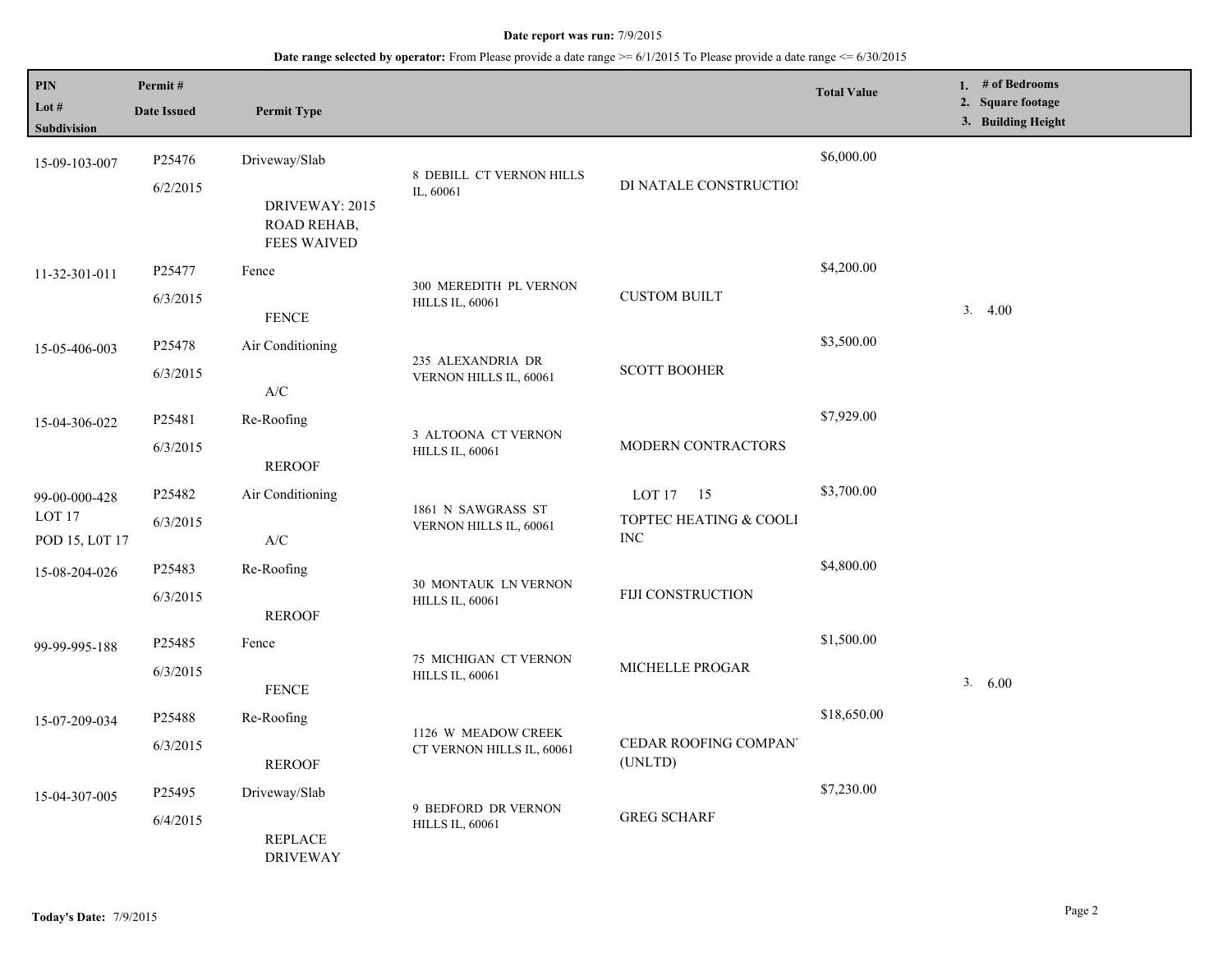| PIN                    | Permit#                                                           |                                                       |                                            |                                            | <b>Total Value</b> | 1. # of Bedrooms                        |
|------------------------|-------------------------------------------------------------------|-------------------------------------------------------|--------------------------------------------|--------------------------------------------|--------------------|-----------------------------------------|
| Lot $#$<br>Subdivision | <b>Date Issued</b>                                                | <b>Permit Type</b>                                    |                                            |                                            |                    | 2. Square footage<br>3. Building Height |
| 99-99-994-485          | P25497                                                            | Misc. Residential                                     |                                            |                                            | \$2,400.00         |                                         |
|                        | 6/4/2015                                                          | <b>REMOVE AND</b><br><b>REBUILD</b><br><b>BALCONY</b> | 462 BUCHANAN CT<br>VERNON HILLS IL, 60061  | <b>AMRON MAINTENANCE</b><br>SERVICES, INC. |                    |                                         |
| 99-99-994-543          | P25498                                                            | Misc. Residential                                     | 476 BUCHANAN CT                            |                                            | \$2,400.00         |                                         |
|                        | 6/4/2015<br><b>REMOVE AND</b><br><b>REBUILD</b><br><b>BALCONY</b> | VERNON HILLS IL, 60061<br>SERVICES, INC.              | AMRON MAINTENANCE                          |                                            |                    |                                         |
| 99-99-994-560          | P25499                                                            | Misc. Residential                                     |                                            |                                            | \$2,400.00         |                                         |
|                        | 6/4/2015                                                          | <b>REMOVE AND</b><br><b>REBUILD</b><br><b>BALCONY</b> | 482 BUCHANAN CT<br>VERNON HILLS IL, 60061  | <b>AMRON MAINTENANCE</b><br>SERVICES, INC. |                    |                                         |
| 99-99-995-514          | P <sub>25500</sub>                                                | Misc. Residential                                     |                                            |                                            | \$2,400.00         |                                         |
|                        | 6/4/2015                                                          | <b>REMOVE AND</b><br><b>REBUILD</b><br><b>BALCONY</b> | 914 VAN BUREN CT<br>VERNON HILLS IL, 60061 | <b>AMRON MAINTENANCE</b><br>SERVICES, INC. |                    |                                         |
| 99-99-995-474          | P25501                                                            | Misc. Residential                                     |                                            |                                            | \$2,400.00         |                                         |
|                        | 6/4/2015                                                          | <b>REMOVE AND</b><br><b>REBUILD</b><br><b>BALCONY</b> | 902 VAN BUREN CT<br>VERNON HILLS IL, 60061 | <b>AMRON MAINTENANCE</b><br>SERVICES, INC. |                    |                                         |
| 99-99-995-471          | P25502                                                            | Misc. Residential                                     |                                            |                                            | \$2,400.00         |                                         |
|                        | 6/4/2015                                                          | <b>REMOVE AND</b><br><b>REBUILD</b><br><b>BALCONY</b> | 901 VAN BUREN CT<br>VERNON HILLS IL, 60061 | AMRON MAINTENANCE<br>SERVICES, INC.        |                    |                                         |
| 99-99-990-960          | P25503                                                            | Air Conditioning                                      | 1214 W RIDGEWOOD CT                        |                                            | \$3,800.00         |                                         |
|                        | 6/4/2015<br>A/C                                                   | VERNON HILLS IL, 60061                                | FOUR SEASONS INC                           |                                            |                    |                                         |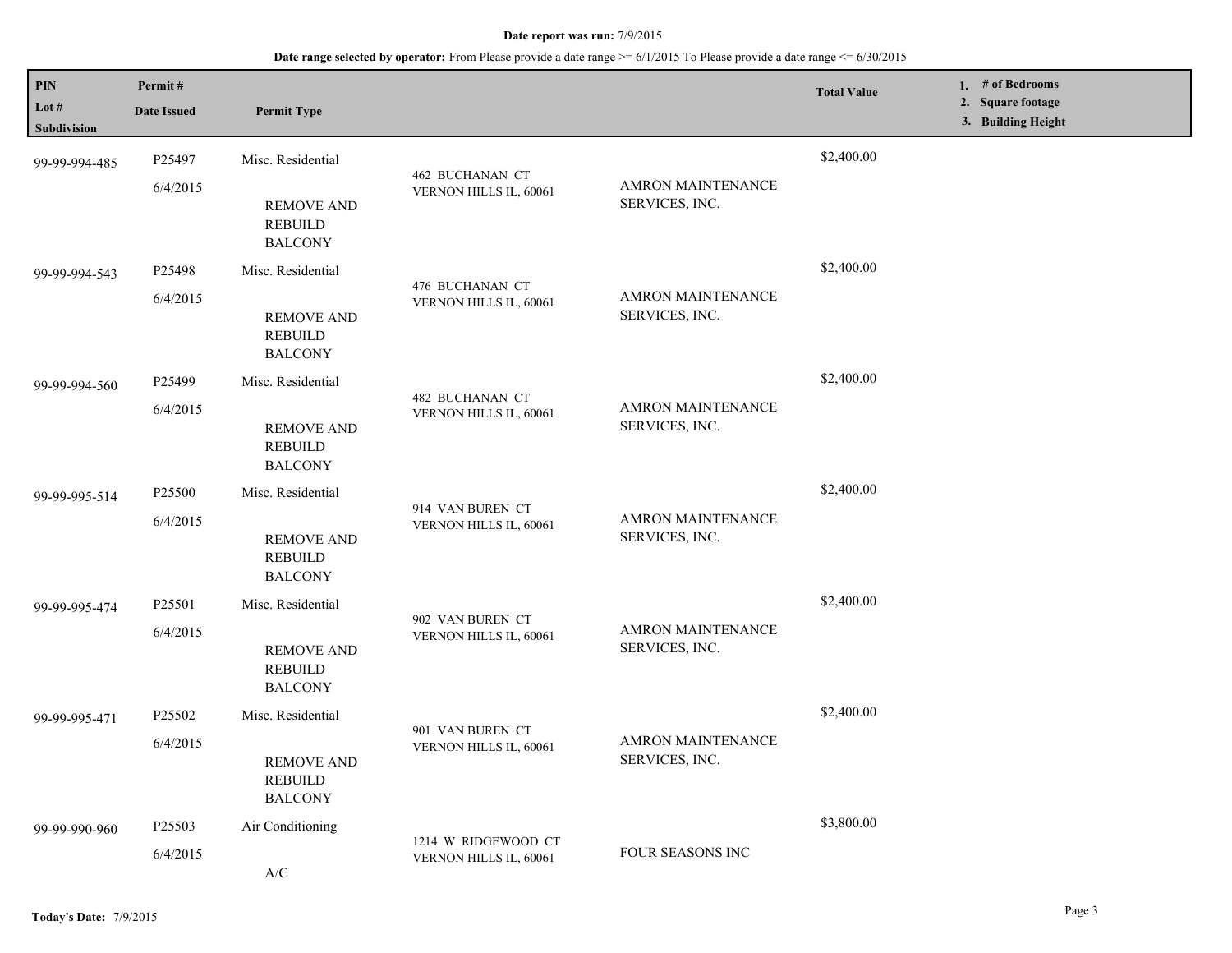| PIN<br>Lot #<br>Subdivision | Permit#<br><b>Date Issued</b> | <b>Permit Type</b>                                                                                    |                                                |                         | <b>Total Value</b> | 1. # of Bedrooms<br>2. Square footage<br>3. Building Height |
|-----------------------------|-------------------------------|-------------------------------------------------------------------------------------------------------|------------------------------------------------|-------------------------|--------------------|-------------------------------------------------------------|
| 15-06-414-022               | P25504<br>6/4/2015            | Air Conditioning<br>$\mathbf{A}/\mathbf{C}$                                                           | 140 JANSEN LN VERNON<br><b>HILLS IL, 60061</b> | FOUR SEASONS INC        | \$4,000.00         |                                                             |
| 15-06-404-031               | P25506<br>6/4/2015            | Re-Roofing<br><b>REROOF</b>                                                                           | 151 N SOUTHFIELD DR<br>VERNON HILLS IL, 60061  | CAPEESH CONSTRUCTION    | \$13,638.00        |                                                             |
| 15-06-414-010               | P25509<br>6/5/2015            | Siding/Soffit/Fascia<br><b>SIDING</b>                                                                 | 91 N ROYAL OAK DR<br>VERNON HILLS IL, 60061    | HOME PRO RESTORATION I  | \$9,000.00         |                                                             |
| 15-08-106-023               | P25511<br>6/5/2015            | Driveway/Slab<br>Sidewalk<br>DRIVEWAY,<br>APRON, CURB<br>CUT, WALKWAY,<br><b>STOOP</b>                | 724 CHERRY VALLEY RD<br>VERNON HILLS IL, 60061 | <b>KRISTA J SETTLES</b> | \$7,372.00         |                                                             |
| 11-32-302-004               | P25512<br>6/8/2015            | Driveway/Slab<br>DRIVEWAY, 2015<br>ROAD REHAB,<br><b>FEES WAIVED</b>                                  | 1103 TENNYSON PL<br>VERNON HILLS IL, 60061     | DI NATALE CONSTRUCTIOI  | \$4,150.00         |                                                             |
| 11-32-302-007               | P25513<br>6/8/2015            | Driveway/Slab<br>DRIVEWAY, 2015<br>ROAD REHAB,<br><b>FEES WAIVED</b>                                  | 1106 SWINBURNE PL<br>VERNON HILLS IL, 60061    | DI NATALE CONSTRUCTIOI  | \$2,850.00         |                                                             |
| 15-08-204-005               | P25514<br>6/8/2015            | Deck<br><b>EXTENSION OF</b><br><b>EXISTING DECK</b><br>(deck modified and<br>approved by RH<br>6/8/15 | 35 MONTGOMERY LN<br>VERNON HILLS IL, 60061     | TOTEM CONSTRUCTION      | \$2,000.00         |                                                             |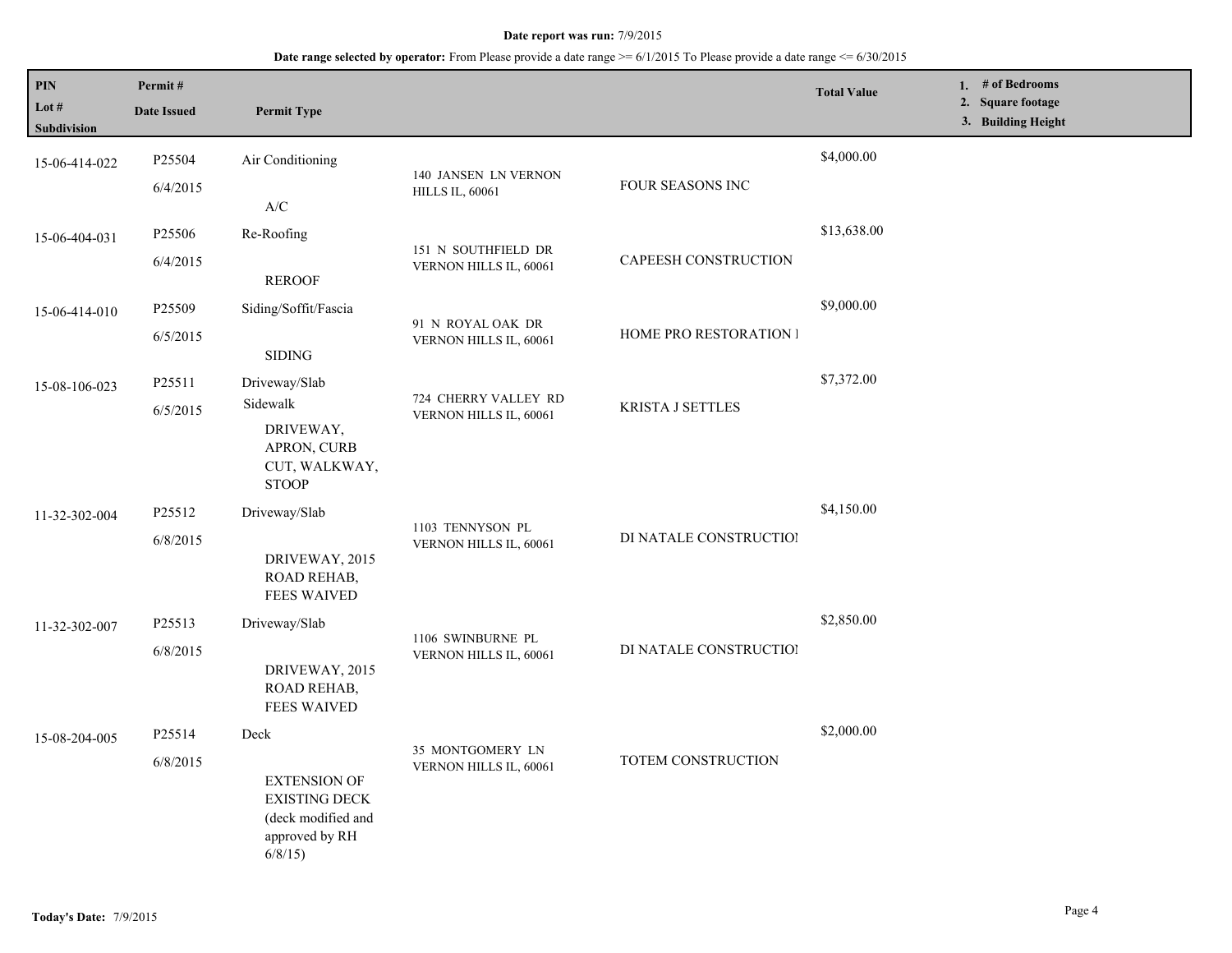| $\mathbf{PIN}$<br>Lot #<br>Subdivision | Permit#<br><b>Date Issued</b> | <b>Permit Type</b>                |                                                  |                                             | <b>Total Value</b> | 1. # of Bedrooms<br>2. Square footage<br>3. Building Height |
|----------------------------------------|-------------------------------|-----------------------------------|--------------------------------------------------|---------------------------------------------|--------------------|-------------------------------------------------------------|
|                                        | P25515                        | Fence                             |                                                  |                                             | \$2,481.00         |                                                             |
| 15-08-209-003                          |                               |                                   | 105 MARIMAC LN VERNON                            | <b>JEFFREY GWIN</b>                         |                    |                                                             |
|                                        | 6/8/2015                      | <b>FENCE</b>                      | <b>HILLS IL, 60061</b>                           |                                             |                    | 3.4.00                                                      |
| 15-08-401-024                          | P25516                        | Patio                             |                                                  |                                             | \$9,200.00         |                                                             |
|                                        | 6/8/2015                      | Driveway                          | 312 HADDON CIR VERNON                            | <b>TODD HYKEN</b>                           |                    |                                                             |
|                                        |                               | Sidewalk <sub>O</sub> ,           | <b>HILLS IL, 60061</b>                           |                                             |                    |                                                             |
|                                        |                               | WALKWAY,<br><b>DRIVEWAY</b>       |                                                  |                                             |                    |                                                             |
| 11-32-402-010                          | P25517                        | Misc. Residential                 |                                                  |                                             | \$1,668.00         |                                                             |
|                                        | 6/8/2015                      |                                   | 1100 EMERSON PL VERNON<br><b>HILLS IL, 60061</b> | DANIEL R ARKUSH                             |                    |                                                             |
|                                        |                               | WROUGHT IRON                      |                                                  |                                             |                    |                                                             |
|                                        |                               | <b>RAILINGS ON</b><br>FRONT STOOP |                                                  |                                             |                    |                                                             |
|                                        | P25518                        | Sewer Repair                      |                                                  |                                             | \$5,600.00         |                                                             |
| 15-06-414-021                          | 6/8/2015                      |                                   | 120 N SOUTHFIELD DR                              | 2 CODE PLUMBING LLC                         |                    |                                                             |
|                                        |                               | <b>SEWER REPAIR</b>               | VERNON HILLS IL, 60061                           |                                             |                    |                                                             |
| 15-06-408-015                          | P25520                        | Driveway/Slab                     |                                                  |                                             | \$2,500.00         |                                                             |
|                                        | 6/9/2015                      |                                   | 250 N FIORE PKWY                                 | TOTAL PAVING & BRICK<br><b>SERVICES INC</b> |                    |                                                             |
|                                        |                               | <b>DRIVEWAY</b>                   | VERNON HILLS IL, 60061                           |                                             |                    |                                                             |
| 15-08-401-026                          | P25521                        | Re-Roofing                        |                                                  |                                             | \$6,400.00         |                                                             |
|                                        | 6/9/2015                      |                                   | 308 HADDON CIR VERNON<br><b>HILLS IL, 60061</b>  | <b>KEY ROOFING</b>                          |                    |                                                             |
|                                        |                               | <b>REROOF</b>                     |                                                  |                                             |                    |                                                             |
| 15-06-415-004                          | P25523                        | Siding/Soffit/Fascia              |                                                  |                                             | \$8,900.00         |                                                             |
|                                        | 6/9/2015                      |                                   | 99 N SOUTHFIELD DR<br>VERNON HILLS IL, 60061     | MODERN RESTORATION                          |                    |                                                             |
|                                        |                               | <b>SIDING</b>                     |                                                  |                                             |                    |                                                             |
| 99-99-991-917                          | P25524                        | Re-Roofing                        |                                                  |                                             | \$13,317.00        |                                                             |
|                                        | 6/9/2015                      |                                   | 1962 N TREVINO TER<br>VERNON HILLS IL, 60061     | AMERICAN BUILDING                           |                    |                                                             |
|                                        |                               | <b>REROOF</b>                     |                                                  | CONTRACTORS INC-UNLIM                       |                    |                                                             |
| 99-99-992-099                          | P25525                        | Re-Roofing                        |                                                  |                                             | \$10,782.00        |                                                             |
|                                        | 6/9/2015                      |                                   | 2048 N TREVINO TER<br>VERNON HILLS IL, 60061     | AMERICAN BUILDING                           |                    |                                                             |
|                                        |                               | <b>REROOF</b>                     |                                                  | CONTRACTORS INC-UNLIM                       |                    |                                                             |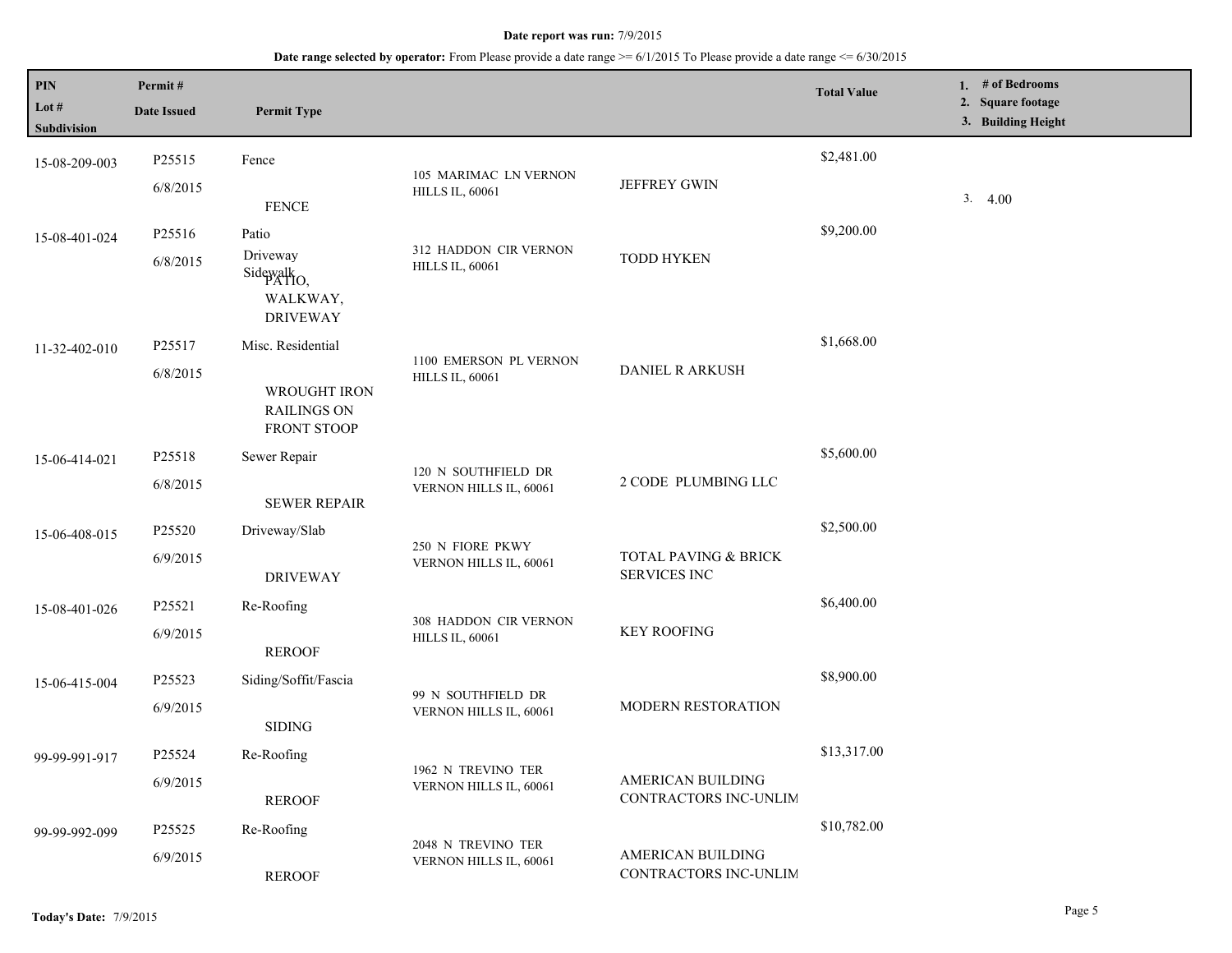| PIN<br>Lot $#$<br>Subdivision | Permit#<br><b>Date Issued</b> | <b>Permit Type</b>                                                 |                                                   |                                            | <b>Total Value</b> | 1. $#$ of Bedrooms<br>2. Square footage<br>3. Building Height |
|-------------------------------|-------------------------------|--------------------------------------------------------------------|---------------------------------------------------|--------------------------------------------|--------------------|---------------------------------------------------------------|
| 99-99-996-653                 | P25527<br>6/9/2015            | Re-Roofing<br><b>REROOF</b>                                        | 324 E LASALLE ST VERNON<br><b>HILLS IL, 60061</b> | TOTAL CONSTRUCTION<br>CONCEPTS (UNLTD)     | \$6,900.00         |                                                               |
| 15-04-303-004                 | P25528<br>6/9/2015            | Fence<br><b>FENCE</b>                                              | 302 SPRING LN VERNON<br><b>HILLS IL, 60061</b>    | <b>LISA LUDWIG</b>                         | \$4,400.00         | 3. 6.00                                                       |
| 15-08-409-003                 | P25529<br>6/10/2015           | Driveway/Slab<br><b>REPLACE</b><br>DRIVEWAY WITH<br><b>RIBBONS</b> | 249 SHEFFIELD LN VERNON<br><b>HILLS IL, 60061</b> | <b>GLENN &amp; MAUREEN PRECHT</b>          | \$5,310.00         |                                                               |
| 99-99-994-167                 | P25531<br>6/11/2015           | Misc. Residential<br><b>REPLACE</b><br><b>BALCONY</b>              | 402 BUCHANAN CT<br>VERNON HILLS IL, 60061         | <b>AMRON MAINTENANCE</b><br>SERVICES, INC. | \$2,400.00         |                                                               |
| 99-99-995-473                 | P25532<br>6/11/2015           | Misc. Residential<br><b>REPLACE</b><br><b>BALCONYS</b>             | 902 JACKSON CT VERNON<br><b>HILLS IL, 60061</b>   | <b>AMRON MAINTENANCE</b><br>SERVICES, INC. | \$2,400.00         |                                                               |
| 99-99-995-518                 | P25533<br>6/11/2015           | Misc. Residential<br><b>REPLACE</b><br><b>BALCONY</b>              | 916 JACKSON CT VERNON<br><b>HILLS IL, 60061</b>   | AMRON MAINTENANCE<br>SERVICES, INC.        | \$2,400.00         |                                                               |
| 99-99-995-470                 | P25534<br>6/11/2015           | Misc. Residential<br><b>REPLACE</b><br><b>BALCONY</b>              | 901 JACKSON CT VERNON<br><b>HILLS IL, 60061</b>   | <b>AMRON MAINTENANCE</b><br>SERVICES, INC. | \$2,400.00         |                                                               |
| 99-99-994-340                 | P25535<br>6/11/2015           | Misc. Residential<br><b>REPLACE</b><br><b>BALCONY</b>              | 422 BUCHANAN CT<br>VERNON HILLS IL, 60061         | <b>AMRON MAINTENANCE</b><br>SERVICES, INC. | \$2,400.00         |                                                               |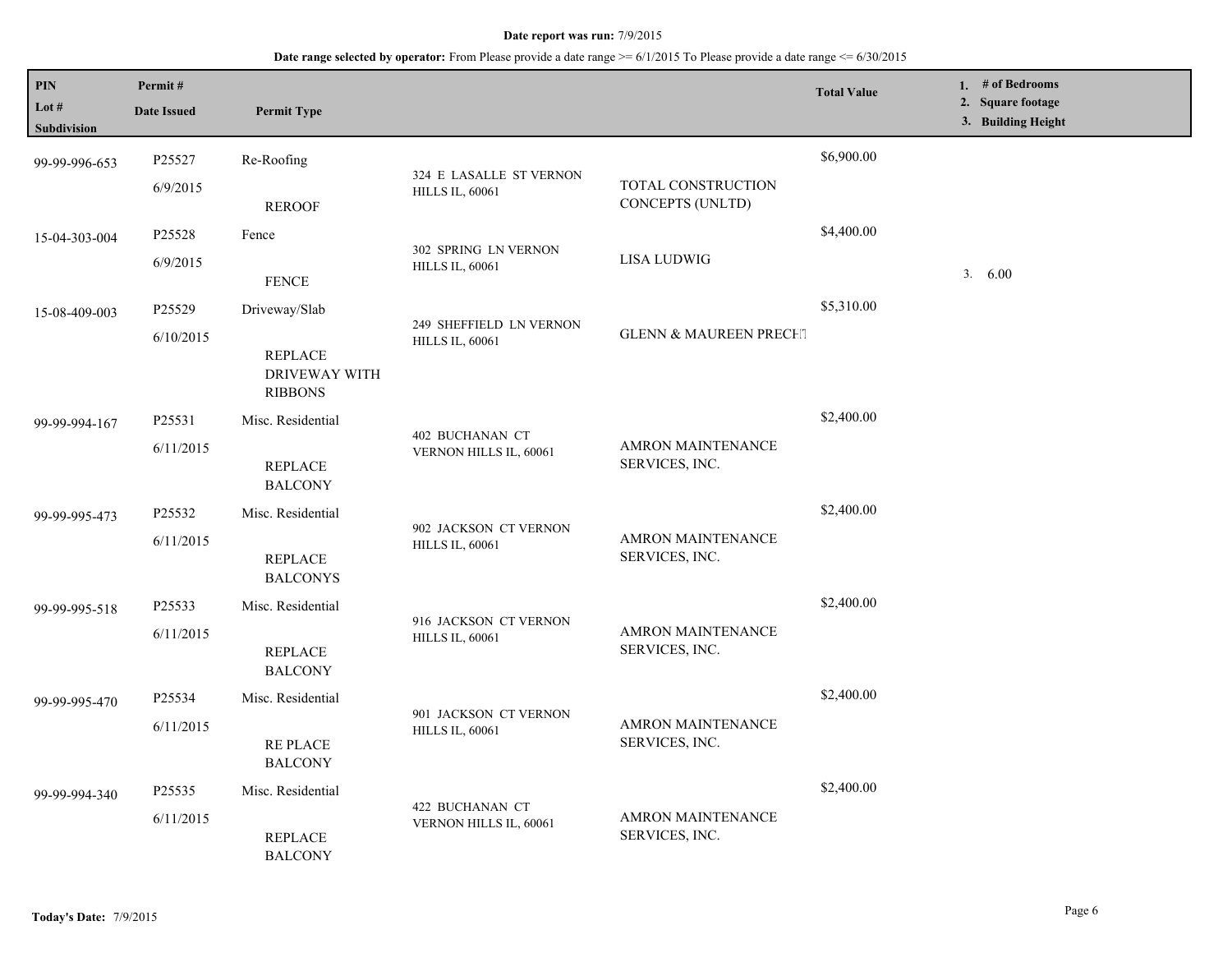| <b>PIN</b><br>Lot $#$<br>Subdivision          | Permit#<br><b>Date Issued</b> | <b>Permit Type</b>                                         |                                                  |                                       | <b>Total Value</b> | 1. $#$ of Bedrooms<br>2. Square footage<br>3. Building Height |
|-----------------------------------------------|-------------------------------|------------------------------------------------------------|--------------------------------------------------|---------------------------------------|--------------------|---------------------------------------------------------------|
| 15-06-405-012                                 | P25536<br>6/11/2015           | Fence<br><b>RE PLACE</b><br><b>EXISTING FENCE</b>          | 306 N FIORE PKWY<br>VERNON HILLS IL, 60061       | LINK-N-WOOD FENCE CO, I               | \$4,900.00         | 3.<br>6.00                                                    |
| 99-99-995-516                                 | P25537<br>6/11/2015           | Misc. Residential<br><b>REPLACE</b><br><b>BALCONY</b>      | 915 JACKSON CT VERNON<br><b>HILLS IL, 60061</b>  | AMRON MAINTENANCE<br>SERVICES, INC.   | \$2,400.00         |                                                               |
| 99-99-100-756<br>10<br>WRITER ESTATES, LOT 10 | P25538<br>6/11/2015           | Water Heater<br><b>WATER HEATER</b>                        | 878 WRITER CT VERNON<br><b>HILLS IL, 60061</b>   | 10<br>AMERICAN ROOTER SERVI<br>INC.   | \$750.00           |                                                               |
| 99-99-992-061                                 | P25539<br>6/11/2015           | Re-Roofing<br>Siding<br><b>REROOF AND</b><br><b>SIDING</b> | 203 E LAKESIDE DR<br>VERNON HILLS IL, 60061      | VERTEX CONSTRUCTION                   | \$18,360.00        |                                                               |
| 11-32-416-055                                 | P25540<br>6/11/2015           | Misc. Residential<br><b>FIRE DAMAGE</b><br><b>REPAIR</b>   | 821 FAULKNER PL VERNON<br><b>HILLS IL, 60061</b> | A. PERRY BUILDERS                     | \$60,000.00        |                                                               |
| 15-06-409-017                                 | P25541<br>6/11/2015           | Air Conditioning<br><b>REPLACE A/C</b>                     | 169 N FIORE PKWY<br>VERNON HILLS IL, 60061       | FOUR SEASONS INC                      | \$4,325.00         |                                                               |
| 15-06-402-016                                 | P25542<br>6/11/2015           | Siding/Soffit/Fascia<br><b>SIDING</b>                      | 1100 W DEARBORN LN<br>VERNON HILLS IL, 60061     | ALOHA CONSTRUCTION IN                 | \$8,120.00         |                                                               |
| 15-07-209-009                                 | P25543<br>6/12/2015           | Lawn Sprinklers<br><b>LAWN</b><br><b>IRRIGATION</b>        | 1027 W ROYAL OAK DR<br>VERNON HILLS IL, 60061    | AMERICAN NATIONAL<br><b>SPRINKLER</b> | \$4,845.00         |                                                               |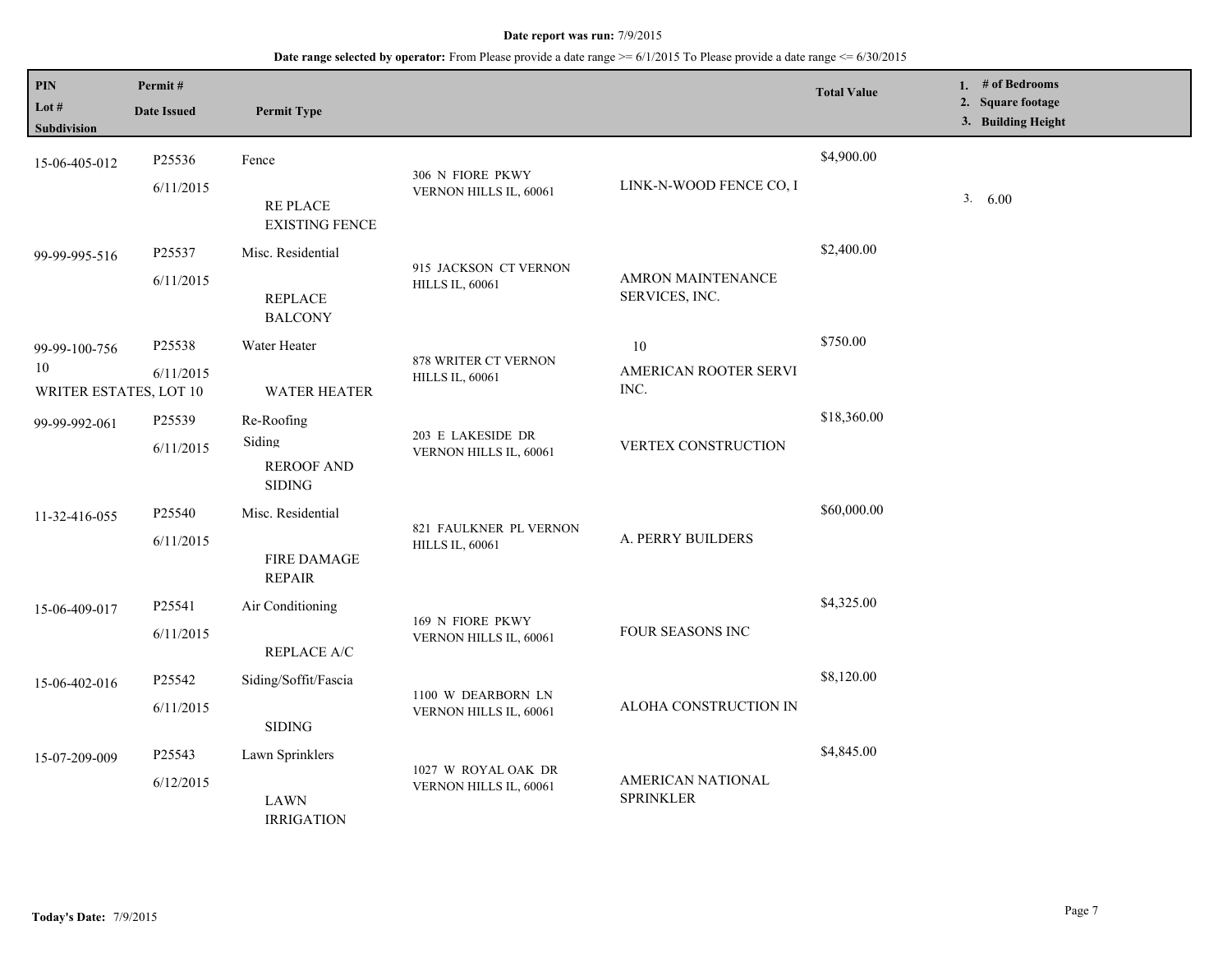| <b>PIN</b><br>Lot $#$<br><b>Subdivision</b> | Permit#<br><b>Date Issued</b> | <b>Permit Type</b>                                                                                                                       |                                                |                                           | <b>Total Value</b> | 1. $#$ of Bedrooms<br>2. Square footage<br>3. Building Height |
|---------------------------------------------|-------------------------------|------------------------------------------------------------------------------------------------------------------------------------------|------------------------------------------------|-------------------------------------------|--------------------|---------------------------------------------------------------|
| 15-05-424-042                               | P25545<br>6/12/2015           | Misc. Residential<br><b>TRUSS REPAIR</b>                                                                                                 | 321 ABBEY LN VERNON<br><b>HILLS IL, 60061</b>  | <b>BILL PENNINGTON</b>                    | \$925.00           |                                                               |
| 15-05-405-049                               | P25546<br>6/12/2015           | Water Heater<br><b>WATER HEATER</b>                                                                                                      | 200 ANNAPOLIS DR<br>VERNON HILLS IL, 60061     | <b>BIPIN N DESAI</b>                      | \$1,200.00         |                                                               |
| 99-99-999-158                               | P25547<br>6/12/2015           | Air Conditioning<br>$\mathbf{A}\mathbf{C}$                                                                                               | 1471 N PINEHURST DR<br>VERNON HILLS IL, 60061  | FOUR SEASONS INC                          | \$2,850.00         |                                                               |
| 15-05-204-029                               | P25548<br>6/15/2015           | Misc. Residential<br><b>CONVERT</b><br><b>MASTER WALK IN</b><br><b>CLOSET INTO A</b><br><b>FULL BATH</b><br>(2 SINKS, TOILET,<br>SHOWER) | 316 ALEXANDRIA DR<br>VERNON HILLS IL, 60061    | <b>AMY LAM</b>                            | \$6,000.00         |                                                               |
| 99-99-992-767                               | P25549<br>6/15/2015           | Fence<br><b>FENCE</b>                                                                                                                    | 253 NOBLE CIR VERNON<br><b>HILLS IL, 60061</b> | <b>ARTEAGA FENCE</b>                      | \$6,450.00         | 3.<br>4.00                                                    |
| 15-04-303-019                               | P25550<br>6/15/2015           | Swimming Pool/Spa<br>HOT TUB ON<br><b>CONCRETE PAD</b>                                                                                   | 307 ONWENTSIA RD<br>VERNON HILLS IL, 60061     | THOMAS G HEDLIN                           | \$2,400.00         |                                                               |
| 15-09-103-005                               | P25551<br>6/15/2015           | Air Conditioning<br>$\ensuremath{\mathsf{A}}\xspace/\ensuremath{\mathsf{C}}\xspace$                                                      | <b>4 DEBILL CT VERNON HILLS</b><br>IL, 60061   | ALLIED AIR CONDITIONING<br><b>HEATING</b> | \$3,200.00         |                                                               |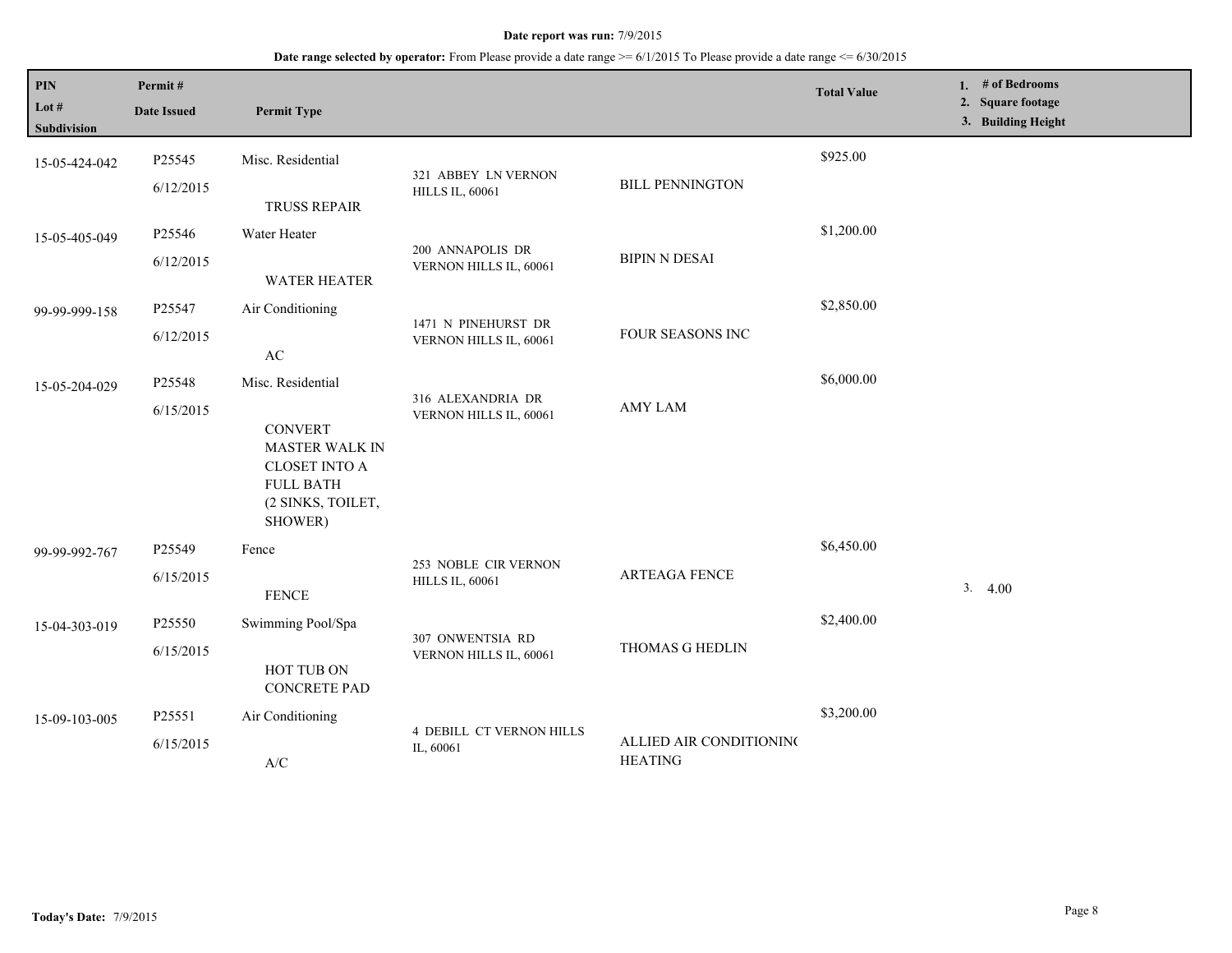| <b>PIN</b><br>Lot $#$<br>Subdivision                              | Permit#<br><b>Date Issued</b> | <b>Permit Type</b>                                                                                                                                                                                                                                                                                                                                  |                                                 |                                                     | <b>Total Value</b> | 1. # of Bedrooms<br>2. Square footage<br>3. Building Height |
|-------------------------------------------------------------------|-------------------------------|-----------------------------------------------------------------------------------------------------------------------------------------------------------------------------------------------------------------------------------------------------------------------------------------------------------------------------------------------------|-------------------------------------------------|-----------------------------------------------------|--------------------|-------------------------------------------------------------|
| 99-99-101-101<br>$1 - 1$<br>LOT 1, UNIT 1                         | P25552<br>6/16/2015           | Fire Alarm<br><b>REPLACE FIRE</b><br><b>ALARM PANELS</b><br>AT 1177 CAROLINE<br>$\operatorname{AND}$<br>1189 CAROLINE                                                                                                                                                                                                                               | 1177 CAROLINE VERNON<br><b>HILLS IL, 60061</b>  | $1 - 1$<br>$1 - 1$<br><b>INNER SECURITY SYSTEMS</b> | \$3,000.00         |                                                             |
| 11-29-204-032<br>LOT <sub>7</sub><br><b>GREGG'S LANDING POD 8</b> | P25554<br>6/16/2015           | Lawn Sprinklers<br><b>LAWN</b><br><b>IRRIGATION</b>                                                                                                                                                                                                                                                                                                 | 2038 N BROADMOOR LN<br>VERNON HILLS IL, 60061   | LOT <sub>7</sub><br>TURF INDUSTRIES                 | \$4,600.00         |                                                             |
| 11-32-416-011                                                     | P25555<br>6/16/2015           | Misc. Residential<br>150-170 WEBSTER:<br><b>INSTALL NEW</b><br>PRECAST STORM<br><b>BASIN AND RUN</b><br>NEW 4" SDR TO<br>EXISTING BASIN<br>$(150-170)$ AND<br><b>REPLACE</b><br><b>EXISTING</b><br><b>MANHOLE</b><br><b>BETWEEN</b><br>$(160-164)$ AT<br><b>CURB/STREET</b><br>WITH NEW<br>PRECAST BASIN<br>AND TIE IN STORM<br><b>SEWER DRAINS</b> | 150 WEBSTER PL VERNON<br><b>HILLS IL, 60061</b> | <b>CAPPS PLUMBING</b>                               | \$17,120.00        |                                                             |
| 99-99-101-574                                                     | P25557<br>6/17/2015           | Lawn Sprinklers                                                                                                                                                                                                                                                                                                                                     | 1860 LAKE CHARLES<br>VERNON HILLS IL, 60061     | AMERICAN NATIONAL                                   | \$5,600.00         |                                                             |
| POD 18, LOT 8                                                     |                               | <b>LAWN</b><br><b>IRRIGATION</b>                                                                                                                                                                                                                                                                                                                    |                                                 | <b>SPRINKLER</b>                                    |                    |                                                             |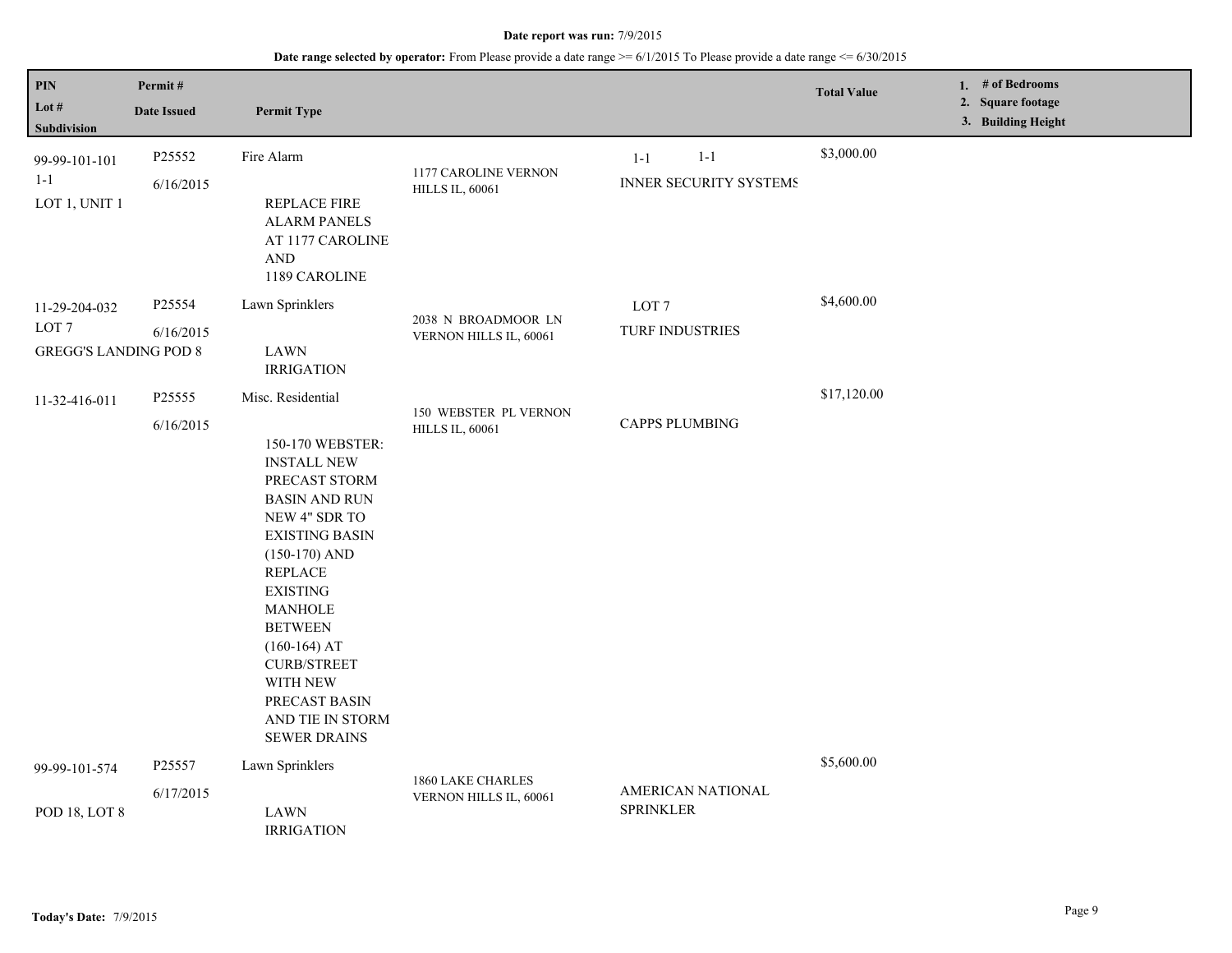| PIN<br>Lot $#$<br><b>Subdivision</b> | Permit#<br><b>Date Issued</b>   | <b>Permit Type</b>                                |                                                        |                        | <b>Total Value</b> | 1. # of Bedrooms<br>2. Square footage<br>3. Building Height |
|--------------------------------------|---------------------------------|---------------------------------------------------|--------------------------------------------------------|------------------------|--------------------|-------------------------------------------------------------|
| 15-08-215-001                        | P25558<br>6/17/2015             | Fence<br><b>FENCE</b>                             | 377 EVERGREEN DR<br>VERNON HILLS IL, 60061             | DONALD WEBBER          | \$3,000.00         | 3.4.00                                                      |
| 99-99-993-969                        | P25559<br>6/17/2015             | Air Conditioning                                  | 368 FARMINGDALE CIR<br>VERNON HILLS IL, 60061          | FOUR SEASONS INC       | \$3,500.00         |                                                             |
| 15-07-211-013                        | P25561<br>6/17/2015             | $\mathbf{A}/\mathbf{C}$<br>Siding/Soffit/Fascia   | 4 S STERLING HEIGHTS RD<br>VERNON HILLS IL, 60061      | ALOHA CONSTRUCTION IN  | \$6,235.00         |                                                             |
| 99-99-999-306                        | P25562<br>6/18/2015             | <b>SIDING</b><br>Re-Roofing                       | 1567 N SKYLAR CT<br>VERNON HILLS IL, 60061             | J.M. JOHNSON ROOFING   | \$14,900.00        |                                                             |
| 15-08-412-002                        | P <sub>25565</sub><br>6/18/2015 | <b>REROOF</b><br>Re-Roofing<br><b>RE-ROOF</b>     | 123 MONTCLAIR RD<br>VERNON HILLS IL, 60061             | LINDHOLM ROOFING (UNL' | \$17,211.00        |                                                             |
| 99-99-994-820                        | P25566<br>6/18/2015             | Re-Roofing<br><b>REROOF</b>                       | 594 W SYCAMORE ST<br>VERNON HILLS IL, 60061            | <b>4 EXTERIOR</b>      | \$7,420.00         |                                                             |
| 99-99-101-587<br>POD 18, LOT 25      | P25567<br>6/19/2015             | Fire Sprinklers<br>FIRE SPRINKLER                 | 1646 LAKE CHARLES<br>VERNON HILLS IL, 60061            | NOVA FIRE PROTECTION   | \$10,150.00        |                                                             |
| 99-99-991-607                        | P25568<br>6/19/2015             | Water Heater<br>water heater                      | 16 ASPEN DR VERNON<br><b>HILLS IL, 60061</b>           | <b>BRAD OEHME</b>      | \$900.00           |                                                             |
| 15-09-108-019                        | P25570<br>6/19/2015             | Driveway/Slab<br><b>DRIVEWAY</b>                  | 322 S BARN SWALLOW LN<br>VERNON HILLS IL, 60061        | RADHAKRISHNAN NAIR     | \$3,250.00         |                                                             |
| 99-99-996-055                        | P25572<br>6/19/2015             | Air Conditioning<br>Furnance<br>FURNANCE $\&$ A/C | <b>650 PORTAGE DR VERNON</b><br><b>HILLS IL, 60061</b> | FOUR SEASONS INC       | \$6,100.00         |                                                             |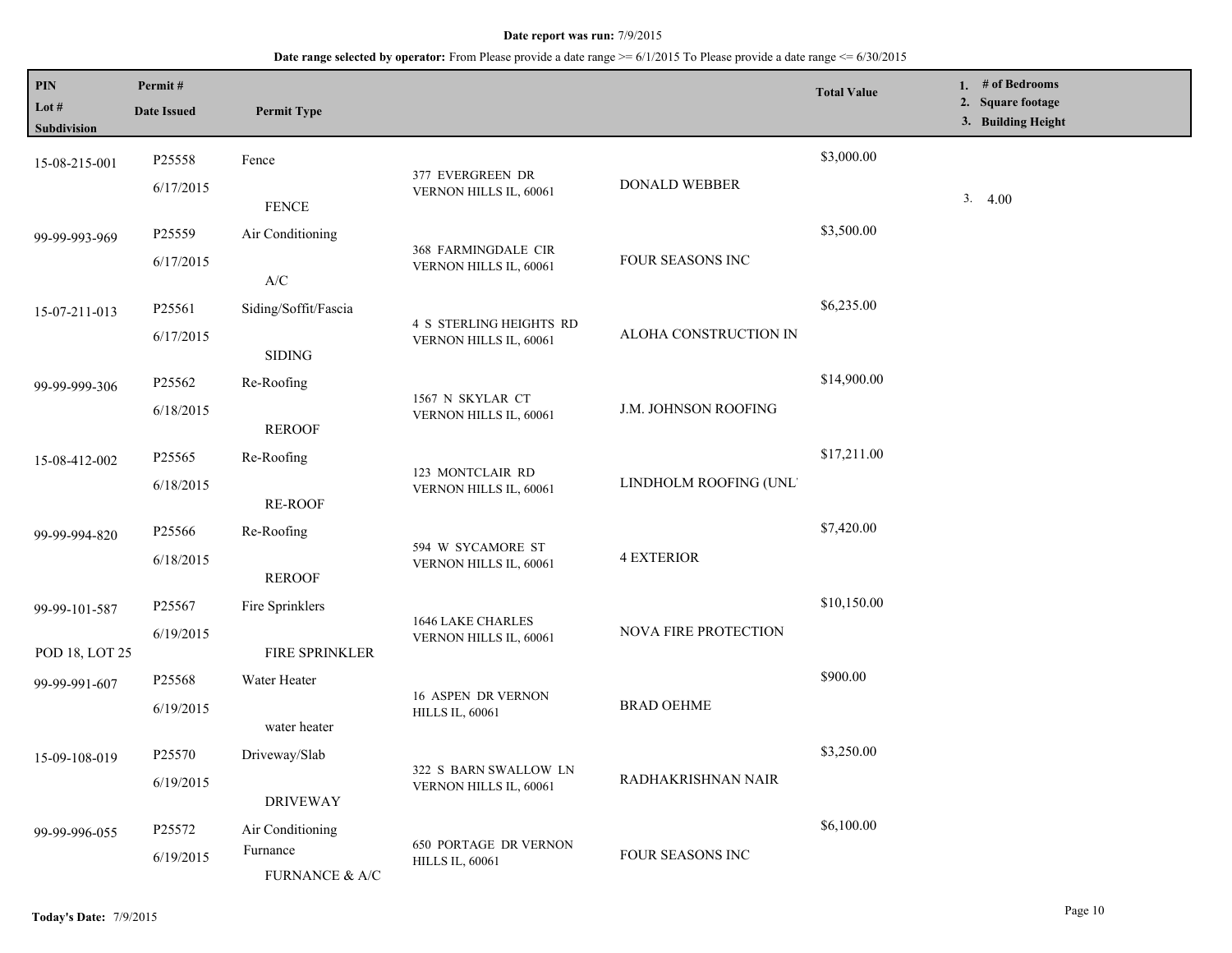| PIN<br>Lot #<br><b>Subdivision</b> | Permit#<br><b>Date Issued</b>   | <b>Permit Type</b>                          |                                                                            |                                             | <b>Total Value</b> | 1. # of Bedrooms<br>2. Square footage<br>3. Building Height |
|------------------------------------|---------------------------------|---------------------------------------------|----------------------------------------------------------------------------|---------------------------------------------|--------------------|-------------------------------------------------------------|
| 15-10-302-017                      | P25573<br>6/22/2015             | Re-Roofing<br><b>REROOF</b>                 | ICE SERVICES, LLC<br>800 CORPORATE WOODS<br>PKWY VERNON HILLS IL,<br>60061 | <b>COMBINED ROOFING SERV</b><br>LLC (UNLTD) | \$307,000.00       |                                                             |
| 15-04-303-004                      | P25576<br>6/22/2015             | Patio<br><b>PATIO</b>                       | 302 SPRING LN VERNON<br><b>HILLS IL, 60061</b>                             | <b>LISA LUDWIG</b>                          | \$5,668.00         |                                                             |
| 15-04-305-043                      | P25577<br>6/22/2015             | Siding/Soffit/Fascia<br><b>SIDING</b>       | 113 ALLENTOWN CT<br>VERNON HILLS IL, 60061                                 | SENTRY RESTORATIONS, II<br>(LTD)            | \$8,000.00         |                                                             |
| 15-08-109-018                      | P25578<br>6/22/2015             | Driveway/Slab<br>DRIVEWAY &<br><b>APRON</b> | 310 WESTMORELAND DR<br>VERNON HILLS IL, 60061                              | <b>ELIZABETH GROSS</b>                      | \$2,395.00         |                                                             |
| 99-99-101-583<br>POD 18, LOT 17    | P <sub>25579</sub><br>6/23/2015 | Fire Sprinklers<br>FIRE SPRINKLER           | 1732 LAKE CHARLES<br>VERNON HILLS IL, 60061                                | ORION FIRE PROTECTION                       | \$8,900.00         |                                                             |
| 15-04-312-011                      | P <sub>25580</sub><br>6/23/2015 | Re-Roofing<br><b>REROOF</b>                 | 12 BIRMINGHAM PL<br>VERNON HILLS IL, 60061                                 | <b>GL ROOFING</b>                           | \$7,800.00         |                                                             |
| 99-99-994-687                      | P25581<br>6/23/2015             | Re-Roofing<br><b>REROOF</b>                 | 509 S SUPERIOR ST<br>VERNON HILLS IL, 60061                                | <b>SARGON CONSTRUCTION C</b>                | \$17,800.00        |                                                             |
| 15-16-101-017                      | P25583<br>6/23/2015             | Sewer Repair<br><b>SEWER REPAIR</b>         | 912 CREEK BEND DR<br>VERNON HILLS IL, 60061                                | <b>CAPPS PLUMBING</b>                       | \$1,875.00         |                                                             |
| 15-08-403-017                      | P25584<br>6/23/2015             | Water Heater<br><b>WATER HEATER</b>         | 478 CHESTERFIELD LN<br>VERNON HILLS IL, 60061                              | ALL STAR PLUMBING                           | \$700.00           |                                                             |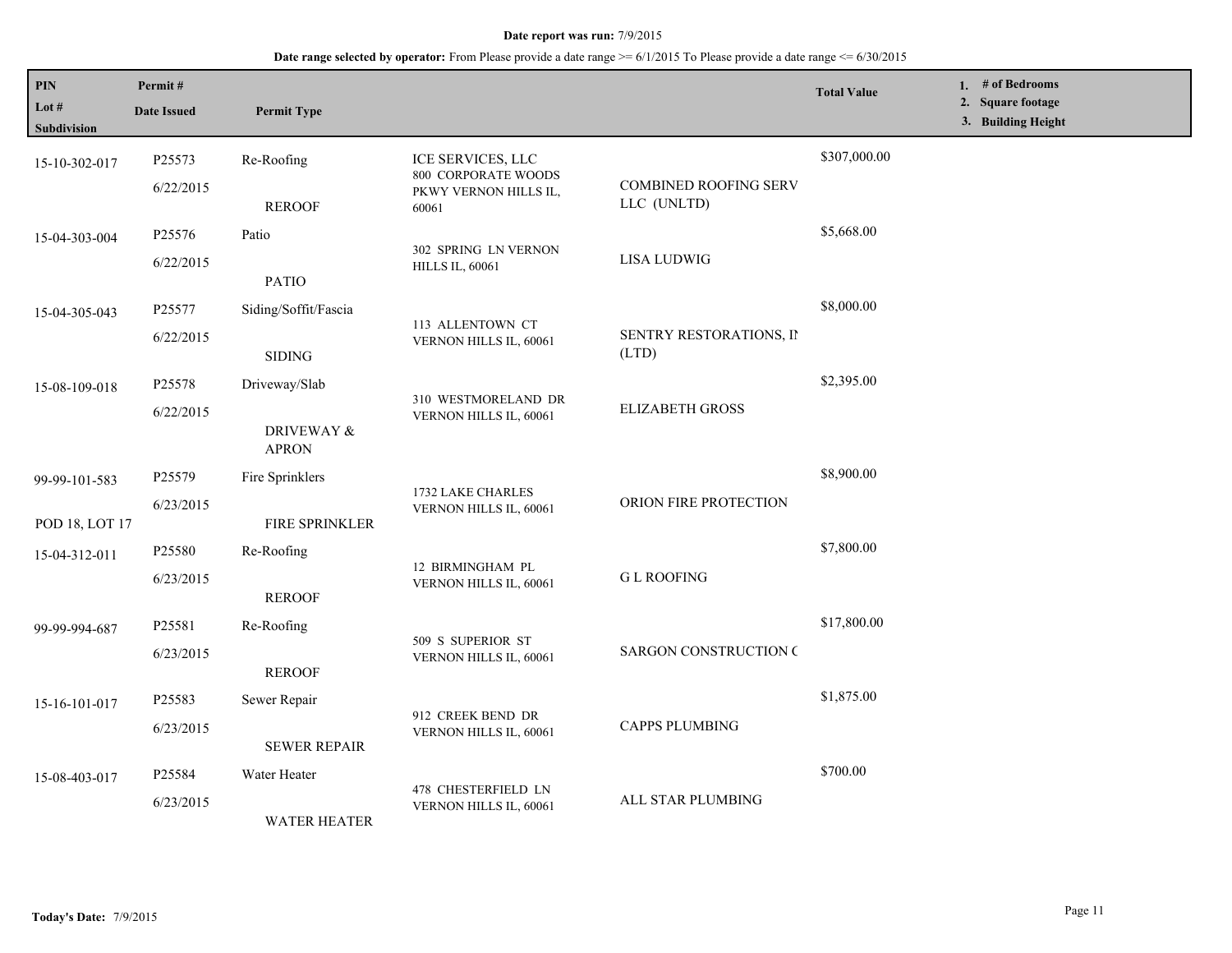| PIN<br>Lot $#$<br><b>Subdivision</b> | Permit#<br><b>Date Issued</b> | <b>Permit Type</b>                                                              |                                                    |                                                | <b>Total Value</b> | 1. # of Bedrooms<br>2. Square footage<br>3. Building Height |
|--------------------------------------|-------------------------------|---------------------------------------------------------------------------------|----------------------------------------------------|------------------------------------------------|--------------------|-------------------------------------------------------------|
| 15-08-401-012                        | P25585<br>6/23/2015           | Water Heater                                                                    | 347 SUTCLIFFE CIR VERNON<br><b>HILLS IL, 60061</b> | ALL STAR PLUMBING                              | \$700.00           |                                                             |
|                                      |                               | <b>WATER HEATER</b>                                                             |                                                    |                                                |                    |                                                             |
| 15-05-413-009                        | P25586                        | Furnace                                                                         | 20 MONTEREY DR VERNON                              |                                                | \$3,890.00         |                                                             |
|                                      | 6/23/2015                     | <b>FURNACE</b>                                                                  | <b>HILLS IL, 60061</b>                             | FOUR SEASONS INC                               |                    |                                                             |
| 15-06-403-024                        | P25587                        | Driveway/Slab                                                                   | 1092 W WARREN LN<br>VERNON HILLS IL, 60061         |                                                | \$1,500.00         |                                                             |
|                                      | 6/23/2015                     | <b>DRIVEWAY</b>                                                                 |                                                    | <b>JOSHUA ACKERMAN</b>                         |                    |                                                             |
| 15-05-424-012                        | P25588                        | Water Heater                                                                    |                                                    |                                                | \$946.00           |                                                             |
|                                      | 6/23/2015                     | <b>WATER HEATER</b>                                                             | 310 ALBRIGHT CT VERNON<br><b>HILLS IL, 60061</b>   | MICHAEL A BATEY                                |                    |                                                             |
| 15-06-403-019                        | P25589                        | Patio                                                                           |                                                    |                                                | \$5,900.00         |                                                             |
|                                      | 6/23/2015                     | REMOVE DECK,<br><b>INSTALL PATIO</b>                                            | 1132 W WARREN LN<br>VERNON HILLS IL, 60061         | RC LANDSCAPE                                   |                    |                                                             |
| 99-99-994-148                        | P25590                        | Deck                                                                            | 400 W SYCAMORE ST<br>VERNON HILLS IL, 60061        | UPSCALE CARPENTRY                              | \$19,500.00        |                                                             |
|                                      | 6/24/2015                     | Misc. Res.<br>RESURFACE DECK,<br>ADD SMALL STEP,<br>ADD ROOF OVER<br>$\rm DECK$ |                                                    |                                                |                    |                                                             |
| 99-99-993-661                        | P25593                        | Water Heater                                                                    | 333 E LASALLE ST VERNON                            |                                                | \$1,200.00         |                                                             |
|                                      | 6/24/2015                     | <b>WATER HEATER</b>                                                             | <b>HILLS IL, 60061</b>                             | MICHAEL HULL                                   |                    |                                                             |
| 99-99-991-120                        | P25594                        | Air Conditioning                                                                |                                                    |                                                | \$3,400.00         |                                                             |
|                                      | 6/25/2015                     | $\ensuremath{\text{A}}\xspace/\ensuremath{\text{C}}\xspace$                     | 1270 GEORGETOWN WAY<br>VERNON HILLS IL, 60061      | ARS OF ILLINOIS (AMERIC/<br><b>RESIDENTIAL</b> |                    |                                                             |
| 99-99-100-779                        | P25595                        | Furnace                                                                         |                                                    | $18\,$<br>$\mathbf{1}$                         | \$9,145.00         |                                                             |
| $\mathbf{1}$<br>RIVERA ESTATES       | 6/25/2015                     | Air<br>FURNACE AND A/C                                                          | 1950 N LAKE CHARLES DR<br>VERNON HILLS IL, 60061   | TOPTEC HEATING & COOLI<br>$\rm{INC}$           |                    |                                                             |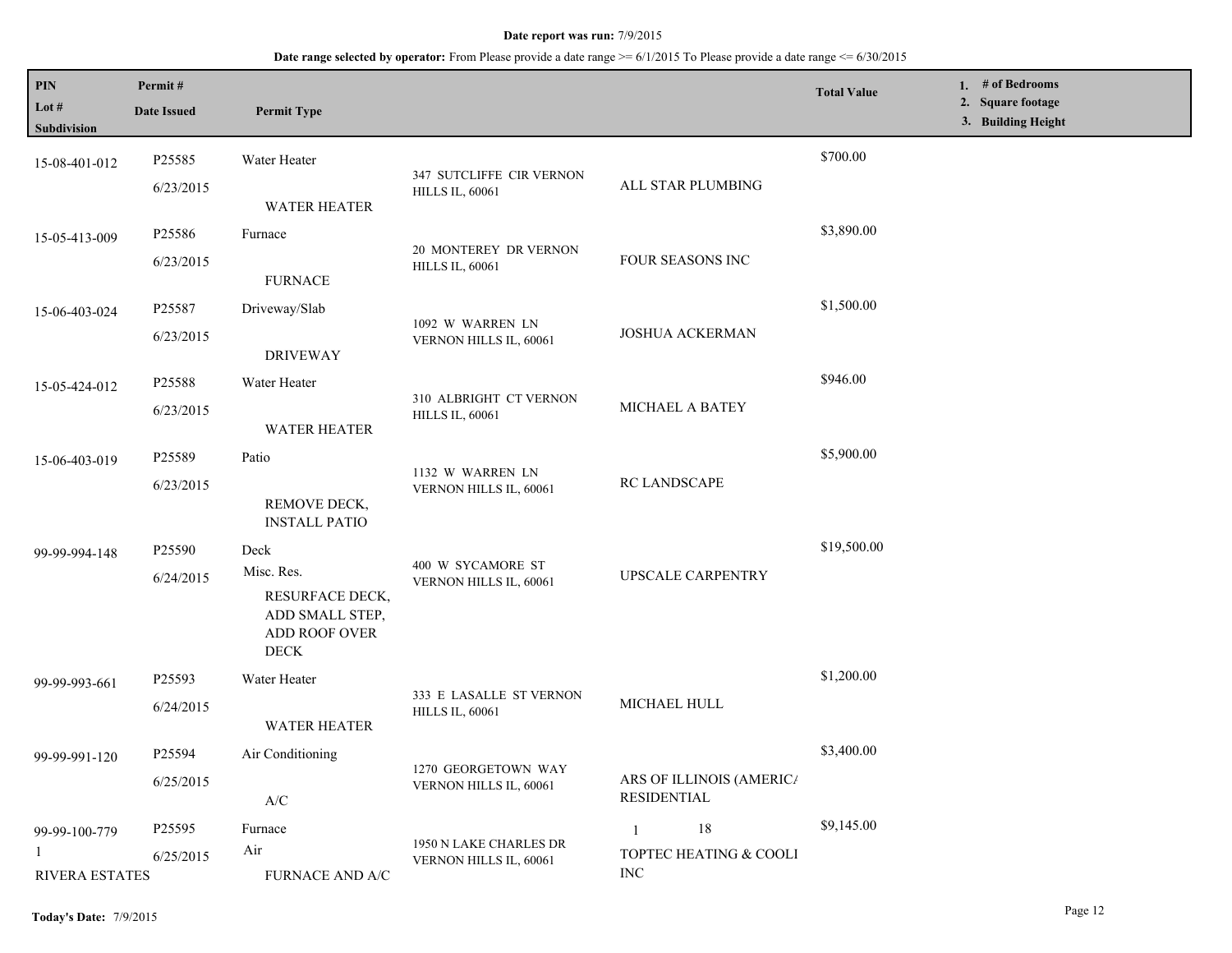| <b>PIN</b><br>Lot $#$<br>Subdivision           | Permit#<br><b>Date Issued</b>   | <b>Permit Type</b>                                                                           |                                                    |                                             | <b>Total Value</b> | 1. $#$ of Bedrooms<br>2. Square footage<br>3. Building Height |
|------------------------------------------------|---------------------------------|----------------------------------------------------------------------------------------------|----------------------------------------------------|---------------------------------------------|--------------------|---------------------------------------------------------------|
| 99-00-000-021                                  | P25597<br>6/25/2015             | Driveway/Slab<br>PARTIAL<br><b>DRIVEWAY</b>                                                  | 15 MONTGOMERY LN<br>VERNON HILLS IL, 60061         | DAVE'S CONCRETE                             | \$1,680.00         |                                                               |
| 15-05-414-010                                  | P25598<br>6/25/2015             | Driveway/Slab<br><b>PARTIAL</b><br><b>DRIVEWAY</b>                                           | 19 MONTGOMERY LN<br>VERNON HILLS IL, 60061         | DAVE'S CONCRETE                             | \$1,680.00         |                                                               |
| 15-08-114-013                                  | P25599<br>6/25/2015             | Driveway/Slab<br><b>DRIVEWAY</b>                                                             | 654 WILLIAMS WAY<br>VERNON HILLS IL, 60061         | <b>JENNIFER MORVIG</b>                      | \$4,880.00         |                                                               |
| 15-05-421-009                                  | P <sub>25600</sub><br>6/25/2015 | Re-Roofing<br><b>REROOF AND</b><br><b>MINOR SIDING</b><br><b>REPAIR ON</b><br><b>CHIMNEY</b> | 217 ATLANTIC DR VERNON<br><b>HILLS IL, 60061</b>   | <b>GOLD STANDARD</b><br>RESTORATIONS INC    | \$9,510.00         |                                                               |
| 99-99-996-851                                  | P <sub>25601</sub><br>6/25/2015 | Water Heater<br><b>WATER HEATER</b>                                                          | 1749 N ST. ANDREW DR<br>VERNON HILLS IL, 60061     | <b>B. KIESGEN PLUMBING</b>                  | \$996.00           |                                                               |
| 15-04-304-003                                  | P25605<br>6/26/2015             | Re-Roofing<br><b>REROOF</b>                                                                  | 11 EDGEWOOD RD VERNON<br><b>HILLS IL, 60061</b>    | SENTRY RSW, INC                             | \$6,227.00         |                                                               |
| 99-99-996-652<br>LOT 76<br>CENTENNIAL CROSSING | P <sub>25606</sub><br>6/26/2015 | Re-Roofing<br><b>REROOF</b>                                                                  | 318 E LASALLE ST VERNON<br><b>HILLS IL, 60061</b>  | LOT <sub>76</sub><br>NYBERG ENTERPRISES INC | \$13,320.00        |                                                               |
| 15-08-401-014                                  | P <sub>25609</sub><br>6/26/2015 | Deck<br>DECK & GAZEBO                                                                        | 343 SUTCLIFFE CIR VERNON<br><b>HILLS IL, 60061</b> | ARCHADECK OF NORTHER<br>CHICAGOLAND         | \$28,719.00        | 3.19.00                                                       |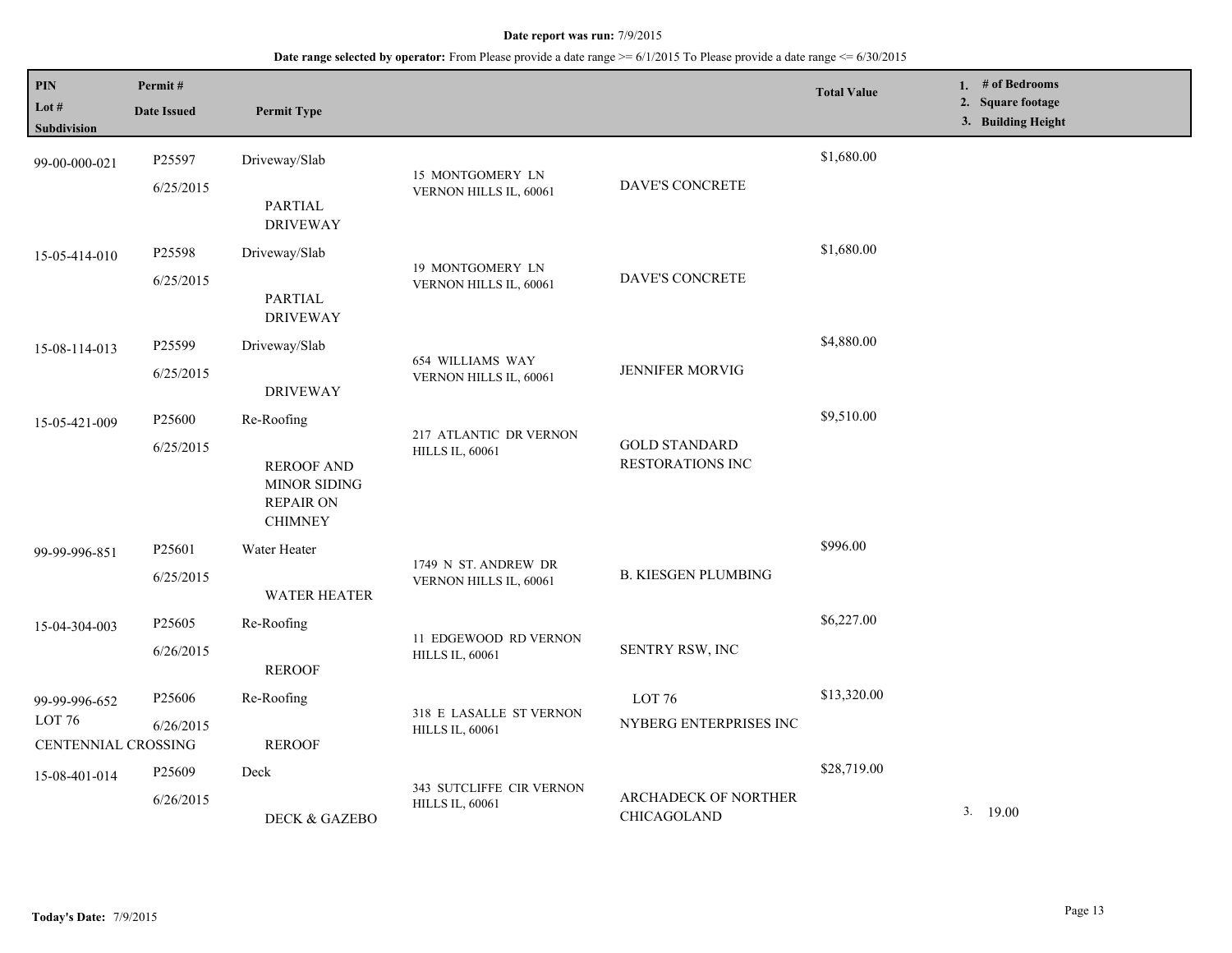| PIN<br>Lot $#$<br><b>Subdivision</b>        | Permit#<br><b>Date Issued</b>   | <b>Permit Type</b>                                                            |                                                                     |                             | <b>Total Value</b> | 1. # of Bedrooms<br>2. Square footage<br>3. Building Height |
|---------------------------------------------|---------------------------------|-------------------------------------------------------------------------------|---------------------------------------------------------------------|-----------------------------|--------------------|-------------------------------------------------------------|
| 99-99-996-638                               | P <sub>25610</sub><br>6/26/2015 | Patio<br>PATIO AND<br><b>FIREPIT</b>                                          | 198 E LASALLE ST VERNON<br><b>HILLS IL, 60061</b>                   | <b>JEFF RAGAN</b>           | \$13,000.00        |                                                             |
| 15-05-410-026                               | P <sub>25611</sub><br>6/26/2015 | Re-Roofing<br><b>REROOF</b>                                                   | <b>4 ALEXANDRIA DR VERNON</b><br><b>HILLS IL, 60061</b>             | A & D EXTERIORS             | \$9,108.00         |                                                             |
| 11-32-416-055                               | P25614<br>6/29/2015             | Fire Sprinklers<br>FIRE SPRINKLER                                             | 821 FAULKNER PL VERNON<br><b>HILLS IL, 60061</b>                    | ORION FIRE PROTECTION       | \$8,900.00         |                                                             |
| 99-00-000-436<br>LOT 25, SAWGRASS           | P <sub>25615</sub><br>6/29/2015 | Fire Sprinklers<br>FIRE SPRINKLERS                                            | 1797 N SAWGRASS ST<br>VERNON HILLS IL, 60061                        | ORION FIRE PROTECTION       | \$8,200.00         |                                                             |
| 15-08-401-011                               | P25617<br>6/29/2015             | Fence<br><b>FENCE</b>                                                         | <b>349 SUTCLIFFE CIR VERNON</b><br><b>HILLS IL, 60061</b>           | <b>ACTION FENCE COMPANY</b> | \$5,000.00         | 3.4.00                                                      |
| 99-99-100-008                               | P <sub>25618</sub><br>6/29/2015 | Driveway/Slab<br><b>DRIVEWAYS AT 8</b><br><b>BUILDING</b><br><b>LOCATIONS</b> | LIEBERMAN MANAGEMEN<br>0 PINEHURST VERNON<br><b>HILLS IL, 60061</b> | DU BOIS PAVING CO           | \$29,059.00        |                                                             |
| 99-99-996-527<br>LOT <sub>98</sub><br>POD A | P <sub>25619</sub><br>6/29/2015 | Private Sidewalk<br>MISC CONCRETE<br><b>REPAIR</b>                            | MCGILL MANAGEMENT<br>2105 N INVERNESS DR<br>VERNON HILLS IL, 60061  | LOT 98<br>DU BOIS PAVING CO | \$1,113.00         |                                                             |
| 99-99-992-038                               | P25620<br>6/29/2015             | Private Sidewalk<br>MISC CONCRETE<br><b>REPAIRS</b>                           | MCGILL MANAGEMENT<br>2021 N INVERNESS DR<br>VERNON HILLS IL, 60061  | DU BOIS PAVING CO           | \$800.00           |                                                             |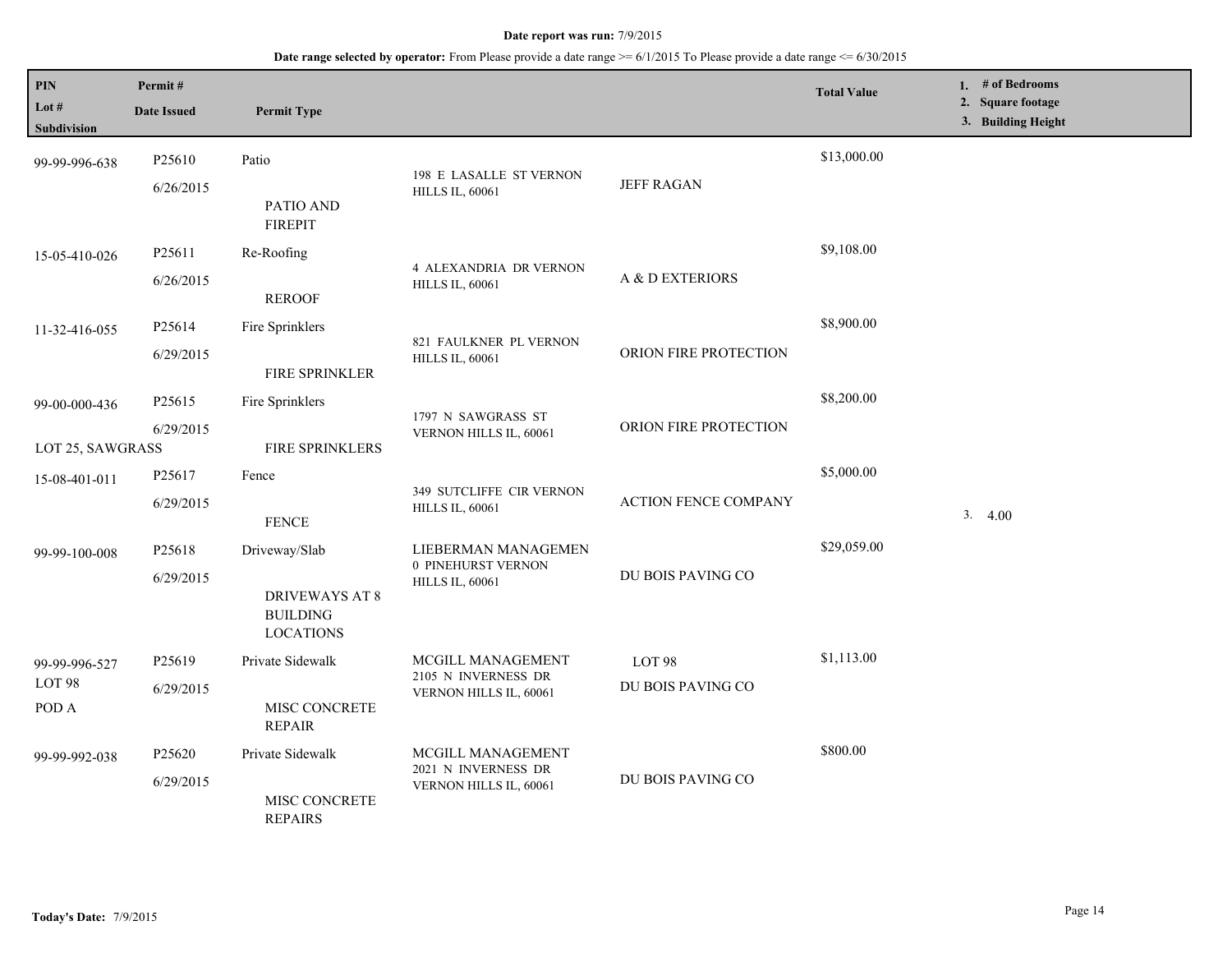| PIN<br>Lot $#$<br><b>Subdivision</b>                         | Permit#<br><b>Date Issued</b>   | <b>Permit Type</b>                                         |                                                                   |                                        | <b>Total Value</b> | 1. $#$ of Bedrooms<br>2. Square footage<br>3. Building Height |
|--------------------------------------------------------------|---------------------------------|------------------------------------------------------------|-------------------------------------------------------------------|----------------------------------------|--------------------|---------------------------------------------------------------|
| 99-99-991-936                                                | P25621<br>6/29/2015             | Private Sidewalk<br>MISC CONCRETE<br><b>REPAIRS</b>        | MCGILL MANAGEMENT<br>1999 N TREVINO TER<br>VERNON HILLS IL, 60061 | DU BOIS PAVING CO                      | \$1,530.00         |                                                               |
| 99-99-991-932                                                | P25622<br>6/29/2015             | Private Sidewalk<br>MISC CONCRETE<br><b>REPAIRS</b>        | MCGILL MANAGEMENT<br>1987 N TREVINO TER<br>VERNON HILLS IL, 60061 | DU BOIS PAVING CO                      | \$1,565.00         |                                                               |
| 99-99-991-918                                                | P <sub>25623</sub><br>6/29/2015 | Private Sidewalk<br>MISC CONCRETE<br><b>REPAIRS</b>        | MCGILL MANAGEMENT<br>1963 N TREVINO TER<br>VERNON HILLS IL, 60061 | DU BOIS PAVING CO                      | \$2,156.00         |                                                               |
| 99-99-996-534<br>LOT <sub>15</sub><br><b>INVERNESS POD A</b> | P25624<br>6/29/2015             | Private Sidewalk<br><b>MISC CONCRETE</b><br><b>REPAIRS</b> | MCGILL MANAGEMENT<br>1915 N TREVINO TER<br>VERNON HILLS IL, 60061 | LOT <sub>15</sub><br>DU BOIS PAVING CO | \$556.00           |                                                               |
| 99-99-996-539<br>20<br><b>GREGG'S LANDING</b>                | P25625<br>6/29/2015             | Private Sidewalk<br><b>MISC CONCRETE</b><br><b>REPAIRS</b> | MCGILL MANAGEMENT<br>1875 N TREVINO TER<br>VERNON HILLS IL, 60061 | A<br>20<br>DU BOIS PAVING CO           | \$800.00           |                                                               |
| 99-99-996-547<br>LOT <sub>28</sub><br>POD A                  | P25626<br>6/29/2015             | Private Sidewalk<br>MISC CONCRETE<br><b>REPAIRS</b>        | MCGILL MANAGEMENT<br>1854 N TREVINO TER<br>VERNON HILLS IL, 60061 | LOT <sub>28</sub><br>DU BOIS PAVING CO | \$1,878.00         |                                                               |
| 15-06-413-011                                                | P25627<br>6/29/2015             | Siding/Soffit/Fascia<br><b>SIDING</b>                      | 134 N ROYAL OAK DR<br>VERNON HILLS IL, 60061                      | <b>RCC PLUS</b>                        | \$13,700.00        |                                                               |
| 99-99-991-911                                                | P <sub>25628</sub><br>6/29/2015 | Private Sidewalk<br>MISC CONCRETE<br><b>REPAIRS</b>        | MCGILL MANAGEMENT<br>1958 N TREVINO TER<br>VERNON HILLS IL, 60061 | DU BOIS PAVING CO                      | \$591.00           |                                                               |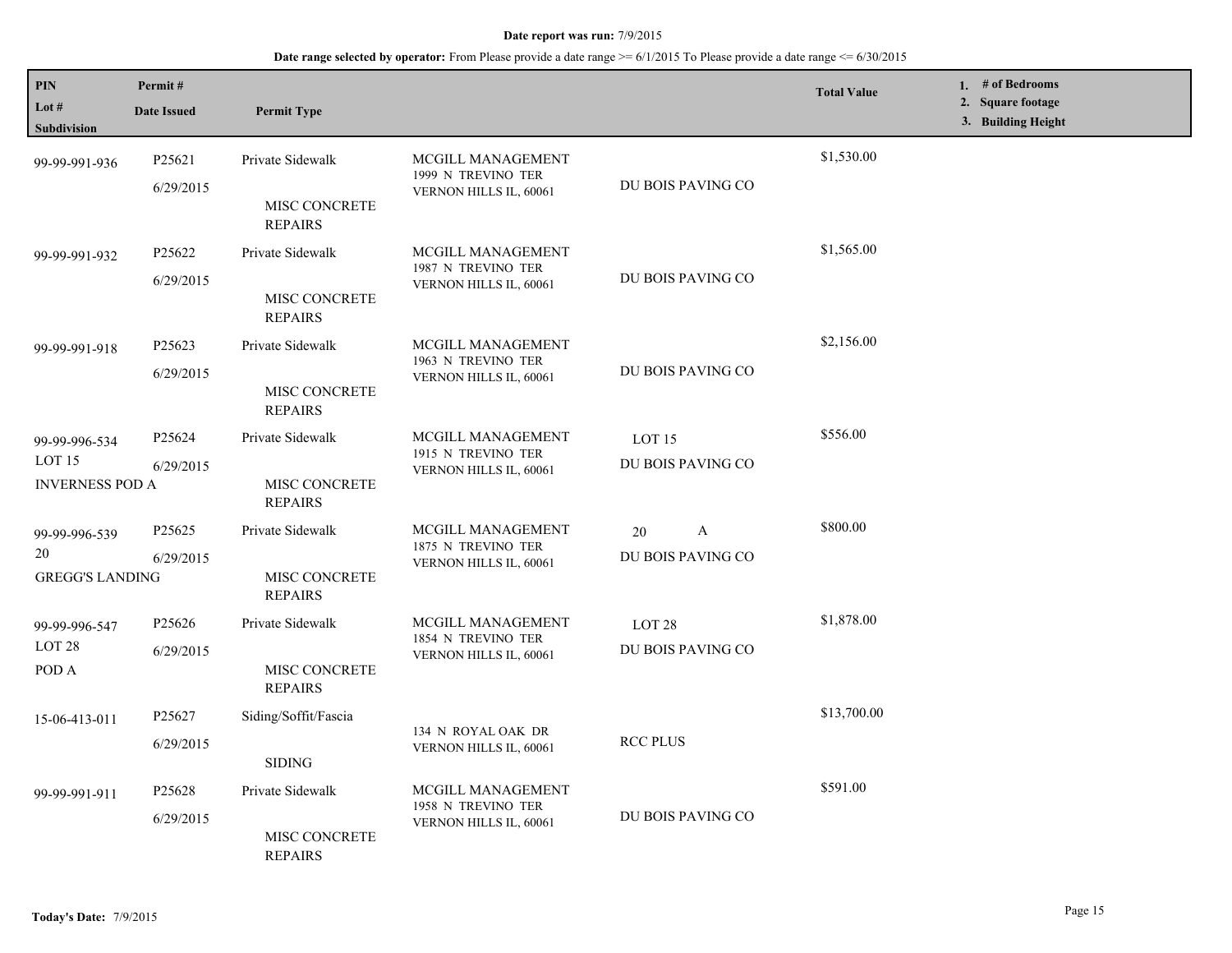| PIN<br>Lot $#$<br>Subdivision                 | Permit#<br><b>Date Issued</b>   | <b>Permit Type</b>                                  |                                                                   |                              | <b>Total Value</b> | 1. $#$ of Bedrooms<br>2. Square footage<br>3. Building Height |
|-----------------------------------------------|---------------------------------|-----------------------------------------------------|-------------------------------------------------------------------|------------------------------|--------------------|---------------------------------------------------------------|
| 99-99-991-984                                 | P <sub>25629</sub><br>6/29/2015 | Private Sidewalk<br>MISC CONCRETE<br><b>REPAIRS</b> | MCGILL MANAGEMENT<br>2000 N TREVINO TER<br>VERNON HILLS IL, 60061 | DU BOIS PAVING CO            | \$1,634.00         |                                                               |
| 99-99-991-987                                 | P25630<br>6/29/2015             | Private Sidewalk<br>MISC CONCRETE<br><b>REPAIRS</b> | MCGILL MANAGEMENT<br>2004 N TREVINO TER<br>VERNON HILLS IL, 60061 | DU BOIS PAVING CO            | \$1,321.00         |                                                               |
| 99-99-996-573                                 | P25631<br>6/29/2015             | Private Sidewalk<br>MISC CONCRETE<br><b>REPAIRS</b> | MCGILL MANAGEMENT<br>533 W VALHALLA TER<br>VERNON HILLS IL, 60061 | DU BOIS PAVING CO            | \$974.00           |                                                               |
| 99-99-996-730<br>51<br><b>INVERNESS</b>       | P <sub>25632</sub><br>6/29/2015 | Private Sidewalk<br>MISC CONCRETE<br><b>REPAIRS</b> | MCGILL MANAGEMENT<br>1876 N OLYMPIC DR<br>VERNON HILLS IL, 60061  | A<br>51<br>DU BOIS PAVING CO | \$765.00           |                                                               |
| 99-99-996-731                                 | P25633<br>6/29/2015             | Private Sidewalk<br>MISC CONCRETE<br><b>REPAIRS</b> | MCGILL MANAGEMENT<br>1880 N OLYMPIC DR<br>VERNON HILLS IL, 60061  | DU BOIS PAVING CO            | \$2,503.00         |                                                               |
| 99-99-991-908                                 | P25634<br>6/29/2015             | Private Sidewalk<br>MISC CONCRETE<br><b>REPAIRS</b> | MCGILL MANAGEMENT<br>1946 N OLYMPIC DR<br>VERNON HILLS IL, 60061  | DU BOIS PAVING CO            | \$939.00           |                                                               |
| 99-99-996-737                                 | P <sub>25635</sub><br>6/29/2015 | Private Sidewalk<br>MISC CONCRETE<br><b>REPAIRS</b> | MCGILL MANAGEMENT<br>1929 N OLYMPIC DR<br>VERNON HILLS IL, 60061  | DU BOIS PAVING CO            | \$732.00           |                                                               |
| 99-99-996-734<br>56<br><b>GREGG'S LANDING</b> | P25636<br>6/29/2015             | Private Sidewalk<br>MISC CONCRETE<br><b>REPAIRS</b> | MCGILL MANAGEMENT<br>1926 N OLYMPIC DR<br>VERNON HILLS IL, 60061  | A<br>56<br>DU BOIS PAVING CO | \$3,060.00         |                                                               |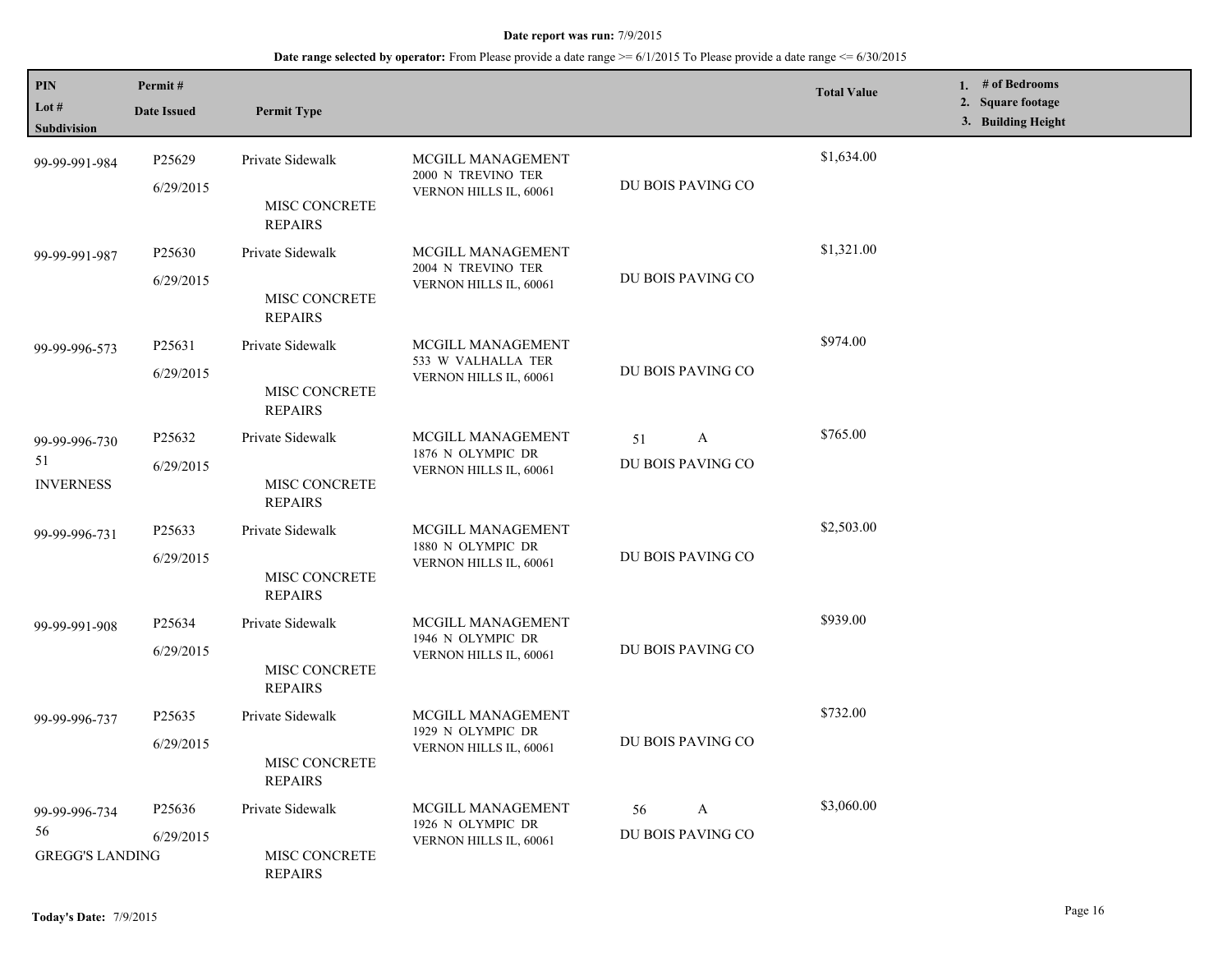| PIN<br>Lot $#$<br><b>Subdivision</b>          | Permit#<br><b>Date Issued</b>   | <b>Permit Type</b>                                         |                                                                    |                                               | <b>Total Value</b> | 1. # of Bedrooms<br>2. Square footage<br>3. Building Height |
|-----------------------------------------------|---------------------------------|------------------------------------------------------------|--------------------------------------------------------------------|-----------------------------------------------|--------------------|-------------------------------------------------------------|
| 99-99-992-072                                 | P25637<br>6/29/2015             | Private Sidewalk<br><b>MISC CONCRETE</b><br><b>REPAIRS</b> | MCGILL MANAGEMENT<br>2037 N TREVINO TER<br>VERNON HILLS IL, 60061  | DU BOIS PAVING CO                             | \$2,748.00         |                                                             |
| 99-99-996-527<br>LOT <sub>98</sub><br>POD A   | P25638<br>6/29/2015             | Driveway/Slab<br><b>DRIVEWAY</b>                           | MCGILL MANAGEMENT<br>2105 N INVERNESS DR<br>VERNON HILLS IL, 60061 | LOT 98<br>DU BOIS PAVING CO                   | \$1,665.00         |                                                             |
| 99-99-992-092                                 | P25639<br>6/29/2015             | Driveway/Slab<br><b>DRIVEWAY</b>                           | MCGILL MANAGEMENT<br>2041 N INVERNESS DR<br>VERNON HILLS IL, 60061 | DU BOIS PAVING CO                             | \$1,110.00         |                                                             |
| 99-99-991-935                                 | P <sub>25640</sub><br>6/29/2015 | Driveway/Slab<br><b>DRIVEWAY</b>                           | MCGILL MANAGEMENT<br>1995 N TREVINO TER<br>VERNON HILLS IL, 60061  | DU BOIS PAVING CO                             | \$1,200.00         |                                                             |
| 99-99-996-539<br>20<br><b>GREGG'S LANDING</b> | P25641<br>6/29/2015             | Driveway/Slab<br><b>DRIVEWAY</b>                           | MCGILL MANAGEMENT<br>1875 N TREVINO TER<br>VERNON HILLS IL, 60061  | A<br>20<br>DU BOIS PAVING CO                  | \$1,400.00         |                                                             |
| 99-99-996-549                                 | P25642<br>6/29/2015             | Driveway/Slab<br><b>DRIVEWAY</b>                           | MCGILL MANAGEMENT<br>1982 N TREVINO TER<br>VERNON HILLS IL, 60061  | DU BOIS PAVING CO                             | \$1,240.00         |                                                             |
| 99-99-991-931                                 | P <sub>25643</sub><br>6/29/2015 | Driveway/Slab<br><b>DRIVEWAY</b>                           | MCGILL MANAGEMENT<br>1986 N TREVINO TER<br>VERNON HILLS IL, 60061  | DU BOIS PAVING CO                             | \$1,240.00         |                                                             |
| 99-99-996-551                                 | P25644<br>6/29/2015             | Driveway/Slab<br><b>DRIVEWAY</b>                           | MCGILL MANAGEMENT<br>2012 N TREVINO TER<br>VERNON HILLS IL, 60061  | DU BOIS PAVING CO                             | \$1,200.00         |                                                             |
| 99-99-992-018                                 | P <sub>25645</sub><br>6/29/2015 | Driveway/Slab<br><b>DRIVEWAY</b>                           | 2014 N TREVINO TER<br>VERNON HILLS IL, 60061                       | <b>MCGILL MANAGEMENT</b><br>DU BOIS PAVING CO | \$1,110.00         |                                                             |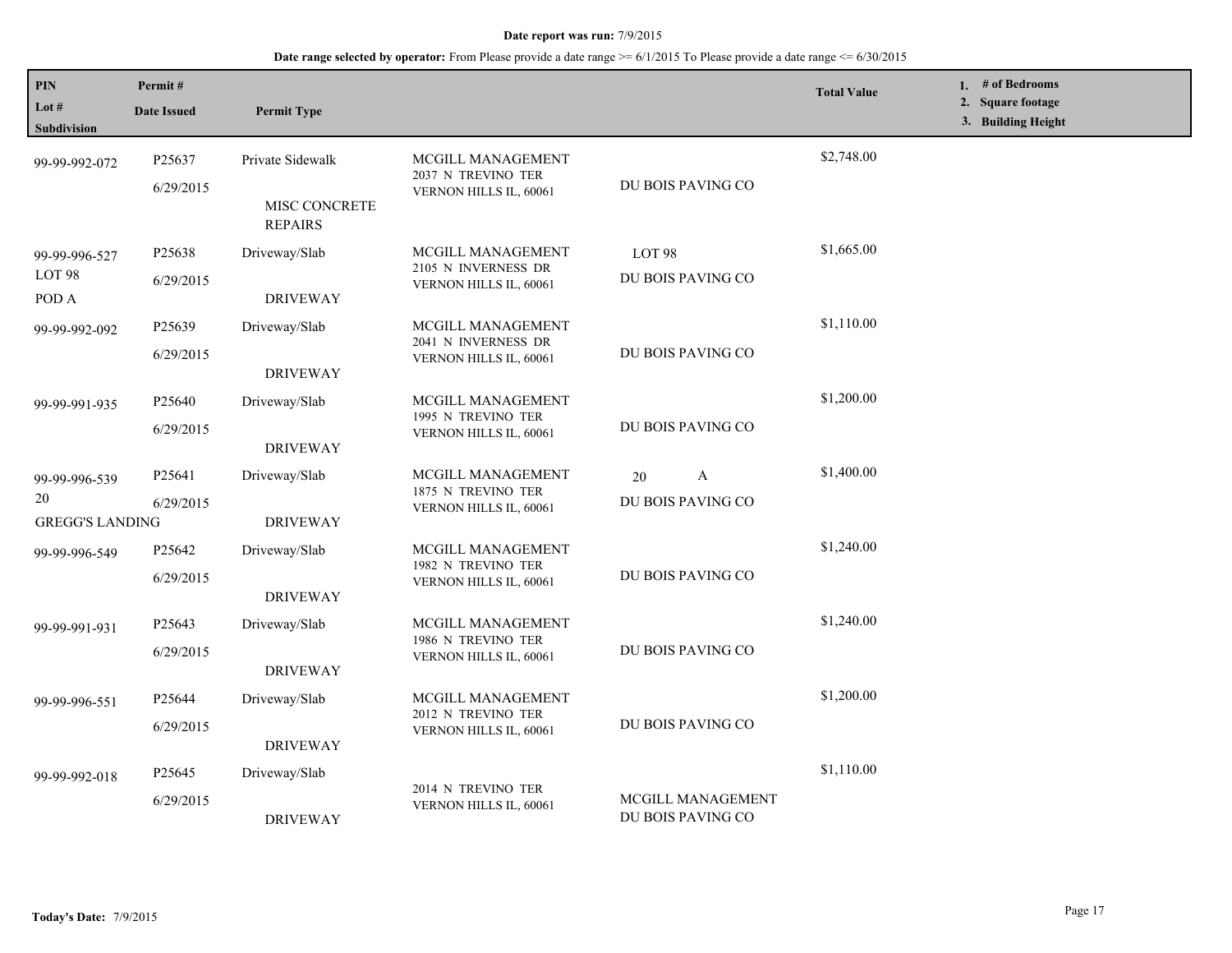| <b>PIN</b><br>Lot $#$<br>Subdivision                                    | Permit#<br><b>Date Issued</b>   | <b>Permit Type</b>                                  |                                                                   |                                          | <b>Total Value</b> | 1. # of Bedrooms<br>2. Square footage<br>3. Building Height |
|-------------------------------------------------------------------------|---------------------------------|-----------------------------------------------------|-------------------------------------------------------------------|------------------------------------------|--------------------|-------------------------------------------------------------|
| 99-99-996-552<br>83                                                     | P25646<br>6/29/2015             | Driveway/Slab                                       | MCGILL MANAGEMENT<br>2057 N TREVINO TER<br>VERNON HILLS IL, 60061 | A<br>83<br>DU BOIS PAVING CO             | \$5,800.00         |                                                             |
| <b>GREGG'S LANDING</b><br>99-99-996-554<br>85<br><b>INVERNESS/POD A</b> | P <sub>25647</sub><br>6/29/2015 | <b>DRIVEWAY</b><br>Driveway/Slab<br><b>DRIVEWAY</b> | MCGILL MANAGEMENT<br>2049 N TREVINO TER<br>VERNON HILLS IL, 60061 | 85<br>DU BOIS PAVING CO                  | \$1,250.00         |                                                             |
| 99-99-992-093                                                           | P25648<br>6/30/2015             | Driveway/Slab<br><b>DRIVEWAY</b>                    | MCGILL MANAGEMENT<br>2041 N TREVINO TER<br>VERNON HILLS IL, 60061 | DU BOIS PAVING CO                        | \$1,530.00         |                                                             |
| 99-99-996-574                                                           | P25649<br>6/30/2015             | Driveway/Slab<br><b>DRIVEWAY</b>                    | MCGILL MANAGEMENT<br>528 W VALHALLA TER<br>VERNON HILLS IL, 60061 | DU BOIS PAVING CO                        | \$4,700.00         |                                                             |
| 99-99-996-576<br>42<br><b>INVERNESS POD A</b>                           | P <sub>25650</sub><br>6/30/2015 | Driveway/Slab<br><b>DRIVEWAY</b>                    | MCGILL MANAGEMENT<br>512 W VALHALLA TER<br>VERNON HILLS IL, 60061 | 42<br>DU BOIS PAVING CO                  | \$1,250.00         |                                                             |
| 99-99-996-580<br>127<br><b>GREGG'S LANDING</b>                          | P <sub>25651</sub><br>6/30/2015 | Driveway/Slab<br><b>DRIVEWAY</b>                    | MCGILL MANAGEMENT<br>444 W VALHALLA TER<br>VERNON HILLS IL, 60061 | 127<br>$\mathbf{A}$<br>DU BOIS PAVING CO | \$1,526.00         |                                                             |
| 99-99-996-731                                                           | P25652<br>6/30/2015             | Driveway/Slab<br><b>DRIVEWAY</b>                    | MCGILL MANAGEMENT<br>1880 N OLYMPIC DR<br>VERNON HILLS IL, 60061  | DU BOIS PAVING CO                        | \$5,737.00         |                                                             |
| 99-99-996-744<br>125A<br><b>GREGG'S LANDING</b>                         | P25653<br>6/30/2015             | Driveway/Slab<br><b>DRIVEWAY</b>                    | MCGILL MANAGEMENT<br>1843 N OLYMPIC DR<br>VERNON HILLS IL, 60061  | 125A<br>A<br>DU BOIS PAVING CO           | \$1,400.00         |                                                             |
| 99-99-996-742<br>123<br><b>INVERNESS</b>                                | P <sub>25654</sub><br>6/30/2015 | Driveway/Slab<br><b>DRIVEWAY</b>                    | MCGILL MANAGEMENT<br>1859 N OLYMPIC DR<br>VERNON HILLS IL, 60061  | A<br>123<br>DU BOIS PAVING CO            | \$1,526.00         |                                                             |
| 99-99-996-741<br>122<br><b>INVERNESS POD A</b>                          | P <sub>25655</sub><br>6/30/2015 | Driveway/Slab<br><b>DRIVEWAY</b>                    | MCGILL MANAGEMENT<br>1867 N OLYMPIC DR<br>VERNON HILLS IL, 60061  | 122<br>DU BOIS PAVING CO                 | \$1,457.00         |                                                             |